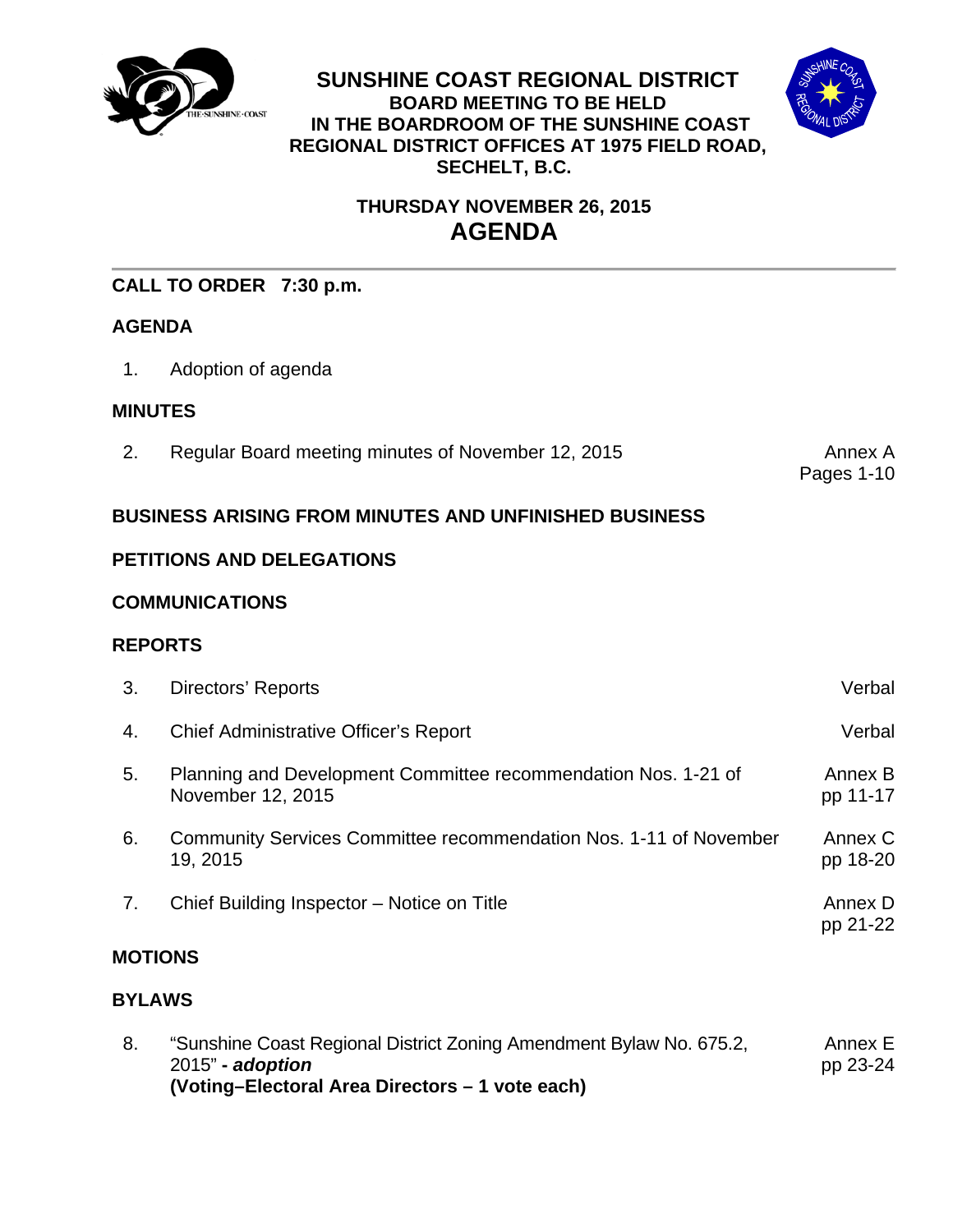| "Sunshine Coast Regional District Zoning Amendment Bylaw No. | Annex F |
|--------------------------------------------------------------|---------|
| 310.160, 2015" - adoption                                    | p 25    |
| (Voting–Electoral Area Directors – 1 vote each)              |         |

# **NEW BUSINESS**

# **IN CAMERA**

THAT the public be excluded from attendance at the meeting in accordance with Section 90 (1) (c) (j) and (k) of the *Community Charter*, "labour relations or other employee relations", "information that is prohibited, or information that if it were presented in a document would be prohibited, from disclosure under section 21 of the *Freedom of Information and Protection of Privacy Act*", and "negotiations and related discussions respecting the proposed provision of a municipal service…"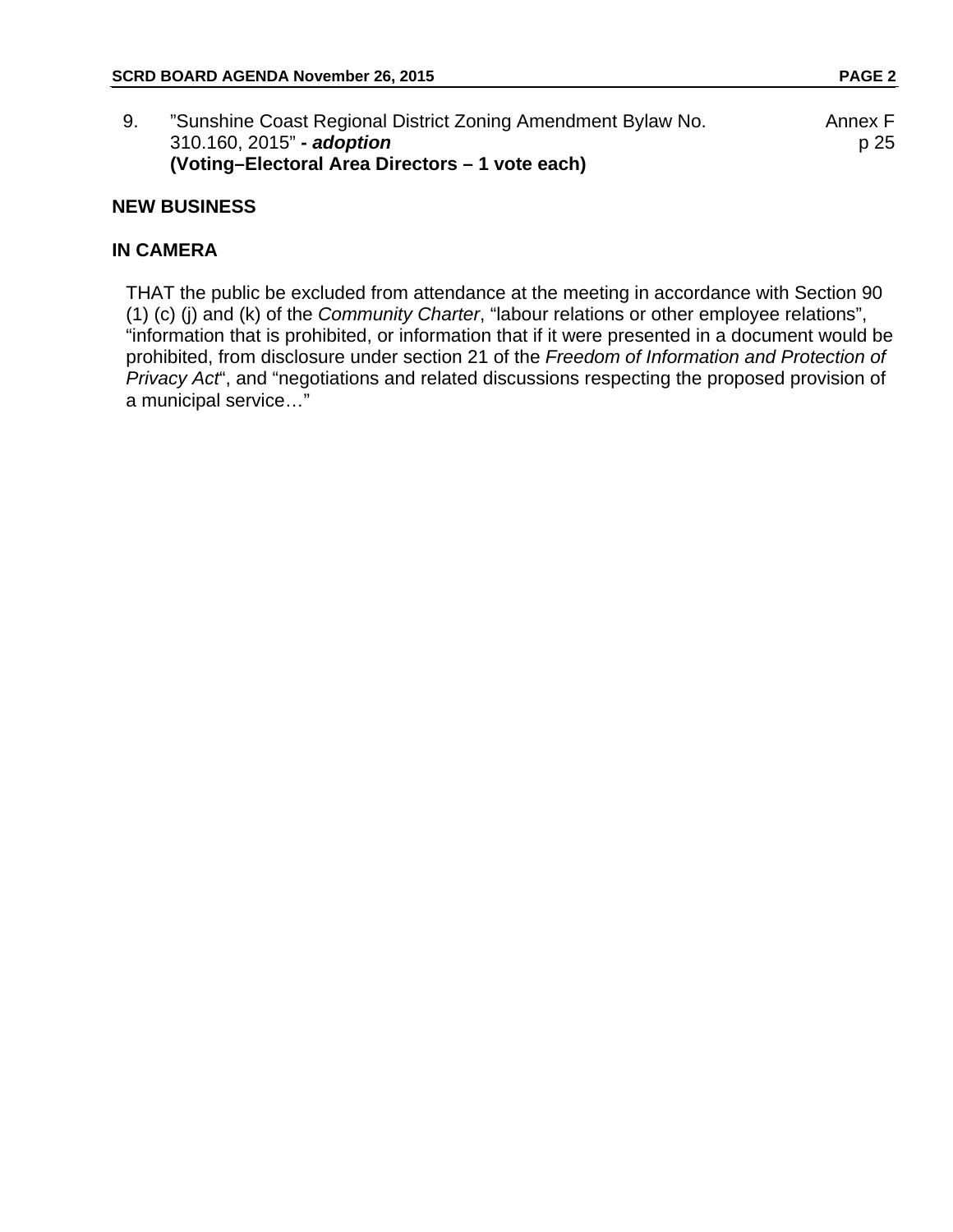# **UPCOMING MEETING DATES (TO DECEMBER 31, 2015)**

| <b>Agricultural Advisory Committee</b>                 | November 24 at 3:30 p.m.  |
|--------------------------------------------------------|---------------------------|
| Area B Advisory Planning Commission (APC)              | November 24 at 7:00 p.m.  |
| Area F Advisory Planning Commission (APC)              | November 24 at 7:00 p.m.  |
| Area A Advisory Planning Commission (APC)              | November 25 at 7:00 p.m.  |
| Area E Advisory Planning Commission (APC)              | November 25 at 7:00 p.m.  |
| <b>Corporate and Administrative Services Committee</b> | November 26 at 1:30 p.m.  |
| <b>Regular Board</b>                                   | November 26 at 7:30 p.m.  |
| <b>Public Wharves Advisory Committee</b>               | November 30 at 10:30 a.m. |
| Area D Advisory Planning Commission (APC)              | November 30 at 7:00 p.m.  |
| Special Corporate and Administrative Services          | December 3 at 9:30 a.m.   |
| Committee                                              |                           |
| Infrastructure Services Committee                      | December 3 at 1:30 p.m.   |
| <b>Planning and Development Committee</b>              | December 10 at 1:30 p.m.  |
| <b>Regular Board</b>                                   | December 10 at 7:30 p.m.  |
| <b>Corporate and Administrative Services Committee</b> | December 17 at 9:30 a.m.  |
| Sunshine Coast Regional Hospital District Board        | December 17 at 11:00 a.m. |

# **SCRD Board, Committee, and Advisory Committee Meetings**

**Other SCRD Meetings (Intergovernmental, Public Hearings, Information Sessions)**  *Please note: Meeting dates are current as of print date (November 20, 2015).*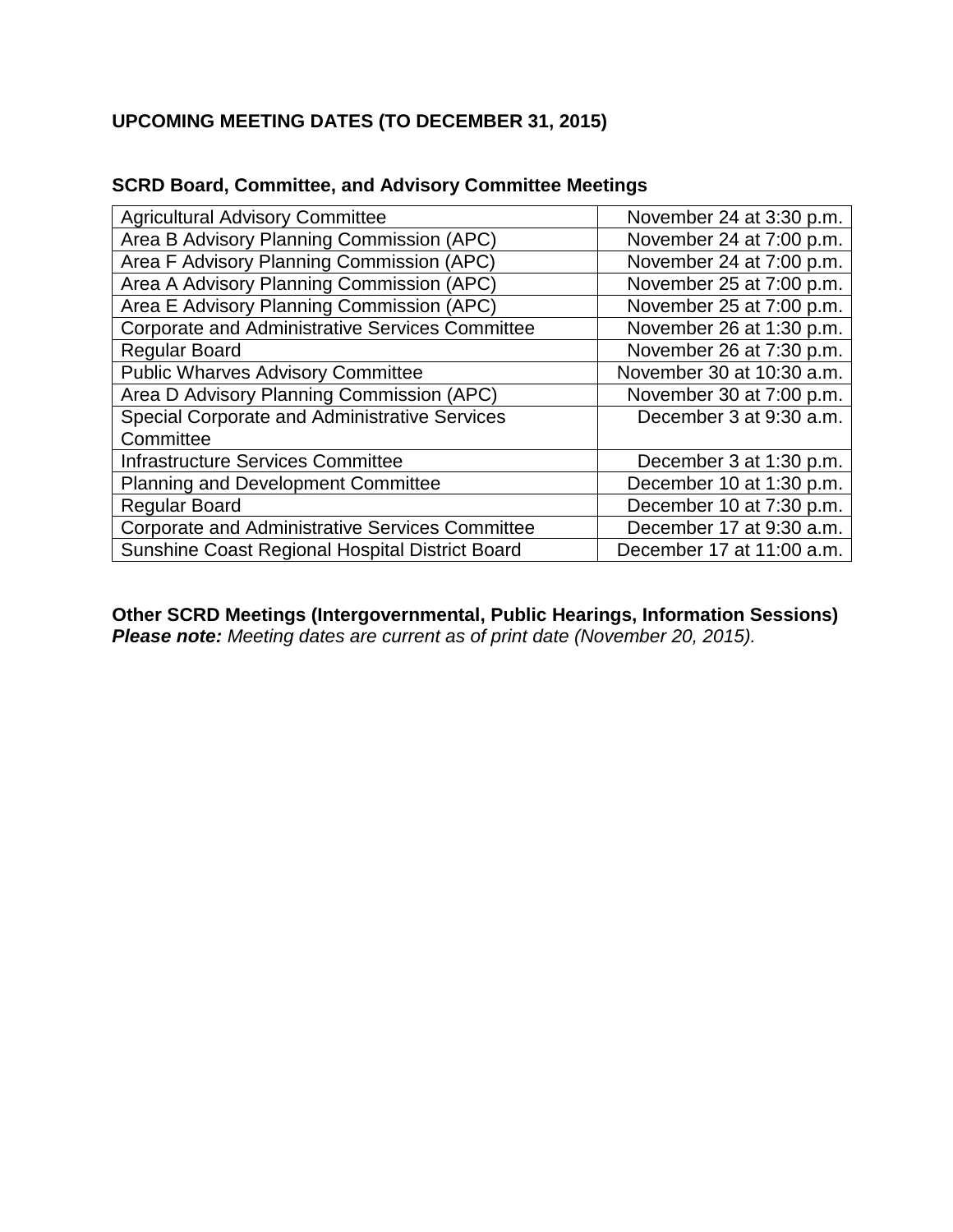<span id="page-3-0"></span>

# **SUNSHINE COAST REGIONAL DISTRICT**

#### **November 12, 2015**

# MINUTES OF THE MEETING OF THE BOARD OF THE SUNSHINE COAST REGIONAL DISTRICT HELD IN THE BOARDROOM AT 1975 FIELD ROAD, SECHELT, B.C.

| <b>PRESENT:</b>      | Chair                                                                                                                                                                                                | G. Nohr                                                                                              |
|----------------------|------------------------------------------------------------------------------------------------------------------------------------------------------------------------------------------------------|------------------------------------------------------------------------------------------------------|
|                      | <b>Directors</b>                                                                                                                                                                                     | M. Lebbell<br>L. Lewis<br>F. Mauro<br>I. Winn                                                        |
| <b>ALSO PRESENT:</b> | <b>Chief Administrative Officer</b><br>Manager, Legislative Services<br>Treasurer<br>GM, Planning and Development<br>GM, Infrastructure Services<br>Deputy Corp. Officer/Recorder<br>Media<br>Public | J. Loveys<br>A. Legault<br>T. Perreault<br>S. Olmstead<br>B. Shoji<br>S. Reid<br>$\overline{2}$<br>4 |
| <b>CALL TO ORDER</b> | 7:30 p.m.                                                                                                                                                                                            |                                                                                                      |
|                      |                                                                                                                                                                                                      |                                                                                                      |
| <b>AGENDA</b>        | It was moved and seconded                                                                                                                                                                            |                                                                                                      |
| 419/15               | THAT the agenda for the meeting be adopted as presented.                                                                                                                                             |                                                                                                      |
|                      |                                                                                                                                                                                                      | <b>CARRIED</b>                                                                                       |
| <b>MINUTES</b>       |                                                                                                                                                                                                      |                                                                                                      |
| <b>Minutes</b>       | It was moved and seconded                                                                                                                                                                            |                                                                                                      |

## **CARRIED**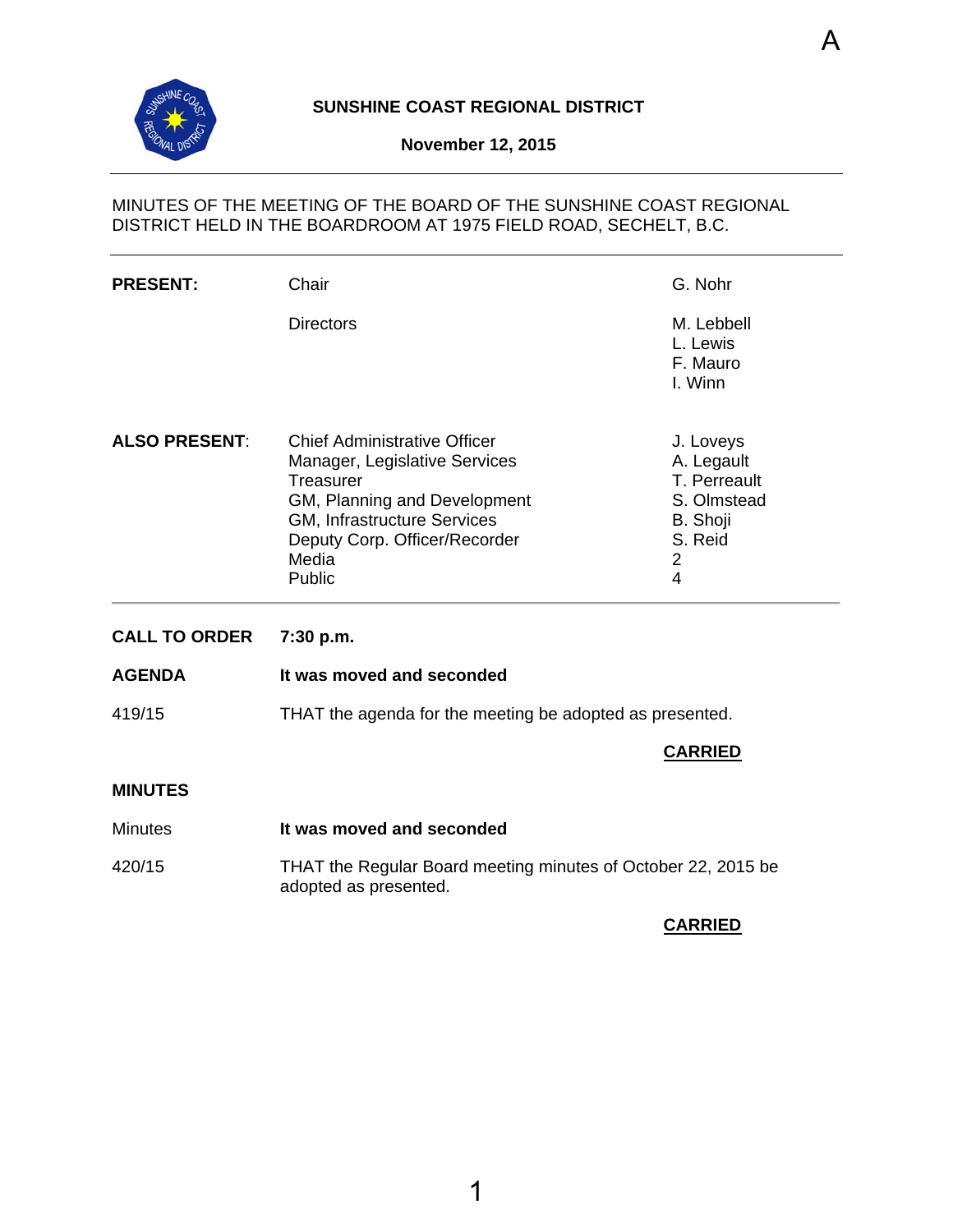# **PETTITIONS AND DELEGATIONS**

*Pat Hunt and Anne Titcomb, Co-Chairs, Community Resource Centre, and Sue Jackal from the Seniors Planning Table presented an overview of Progress Plan recommendations that were in alignment with strategic priorities within the SCRD Strategic Plan. The following points were highlighted from the Progress Plan recommendations:* 

- *Transportation was identified as a key priority. Initiatives that focus on 'active transportation' through municipal collaboration and participation in a solutions-focussed ferry lobby group, that includes a spectrum of women, were recommended.*
- *Ensure the child care and employment recommendations within the Progress Plan are considered in the development of the Regional Economic Charter.*
- *A Seniors Planning Table would benefit from the collaboration of other municipal governments to support senior care and services across sectors.*

*The Chair thanked the delegation for their presentation.* 

# **REPORTS**

#### **Directors' Reports**

*Directors provided a verbal report of their activities.* 

## **Chief Administrative Officer's Report**

| <b>CAO Report</b> | It was moved and seconded                                                                                                                                      |  |  |  |
|-------------------|----------------------------------------------------------------------------------------------------------------------------------------------------------------|--|--|--|
| 421/15            | THAT the Chief Administrative Officer's report be received.                                                                                                    |  |  |  |
|                   | <b>CARRIED</b>                                                                                                                                                 |  |  |  |
| Corporate         | It was moved and seconded                                                                                                                                      |  |  |  |
| 422/15            | <b>THAT Corporate and Administrative Services Committee</b><br>recommendation Nos. 1-12 of October 22, 2015 be received, adopted<br>and acted upon as follows: |  |  |  |
|                   | <b>Recommendation No. 1</b><br><b>Budget Project Status Report - October</b><br>2015                                                                           |  |  |  |
|                   | THAT the report titled "Budget Project Status Report – October 2015" be<br>received.                                                                           |  |  |  |
|                   | <b>Recommendation No. 2</b><br>3 <sup>rd</sup> Quarter Variance – Corporate General<br>Ledger                                                                  |  |  |  |
|                   | THAT the report titled "Corporate General Ledger Budget Variance<br>Report for Period Ending September 30, 2015" be received.                                  |  |  |  |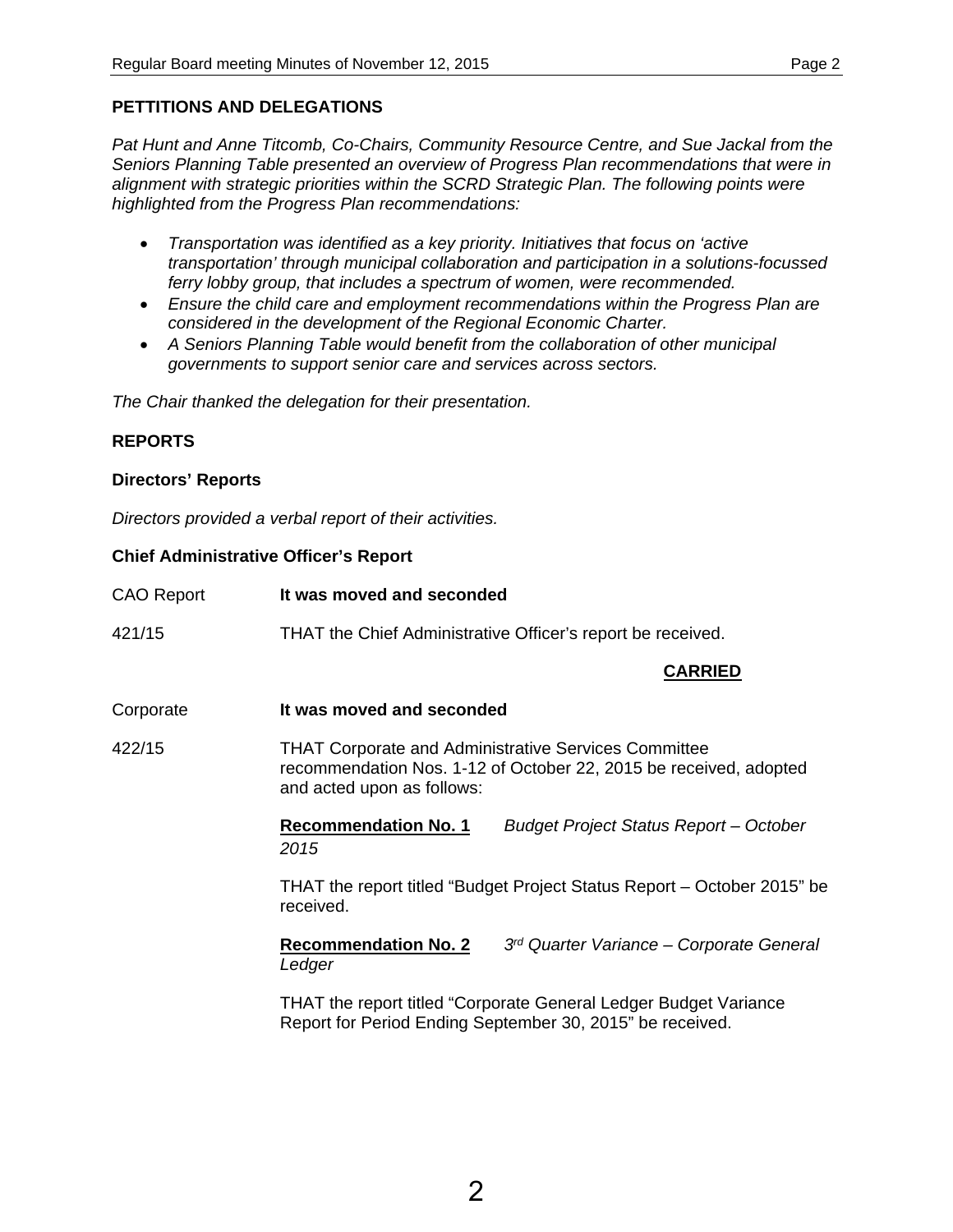422/15 cont. **Recommendation No. 3** *3rd Quarter Variance – Regional Solid Waste [350-353}* 

> THAT the report titled "Regional Solid Waste  $[350-353] - 3<sup>rd</sup>$  Quarter Variance Reporting" be received.

**Recommendation No. 4** *3rd Quarter Variance – Recreation Facilities [616, 617, 620, 621]* 

THAT the report titled "Recreation Facilities [616, 617, 620, 621] – 3rd Quarter Variance Report" be received.

**Recommendation No. 5** *3rd Quarter Variance – Building Inspection [520]* 

THAT the report titled "Building Inspection  $[520] - 3<sup>rd</sup>$  Quarter Variance Reporting" be received.

**Recommendation No. 6** *3rd Quarter Variance – Public Transit [310]* 

THAT the report titled "Public Transit  $[310] - 3<sup>rd</sup>$  Quarter Variance Reporting" be received.

**Recommendation No. 7** *Corporate Software Status and Update* 

THAT the report titled "Corporate Software Status and Update" be received;

AND THAT approval be granted to proceed with the retendering for an Enterprise Asset / Work Order Management system for up to \$150,000;

AND FURTHER THAT the 2015 Financial Plan be amended to include the project and to be funded from reserves.

**Recommendation No. 8** *2016-2020 Financial Plan Overview* 

THAT the report titled "2016-2020 Financial Plan Overview" be received.

**Recommendation No. 9** *Legislative Services – 3rd Quarter Activity* 

THAT the report titled "Legislative Services – Third Quarter Activity Report" be received.

**Recommendation No. 10** *Contracts Between \$20,000 and \$100,000* 

THAT the report titled "Contracts Between \$20,000 and \$100,000 – to October 4, 2015" be received.

**Recommendation No. 11** *Investments and Reserves* 

THAT the report titled "Investments and Reserves as at September 30, 2015" be received.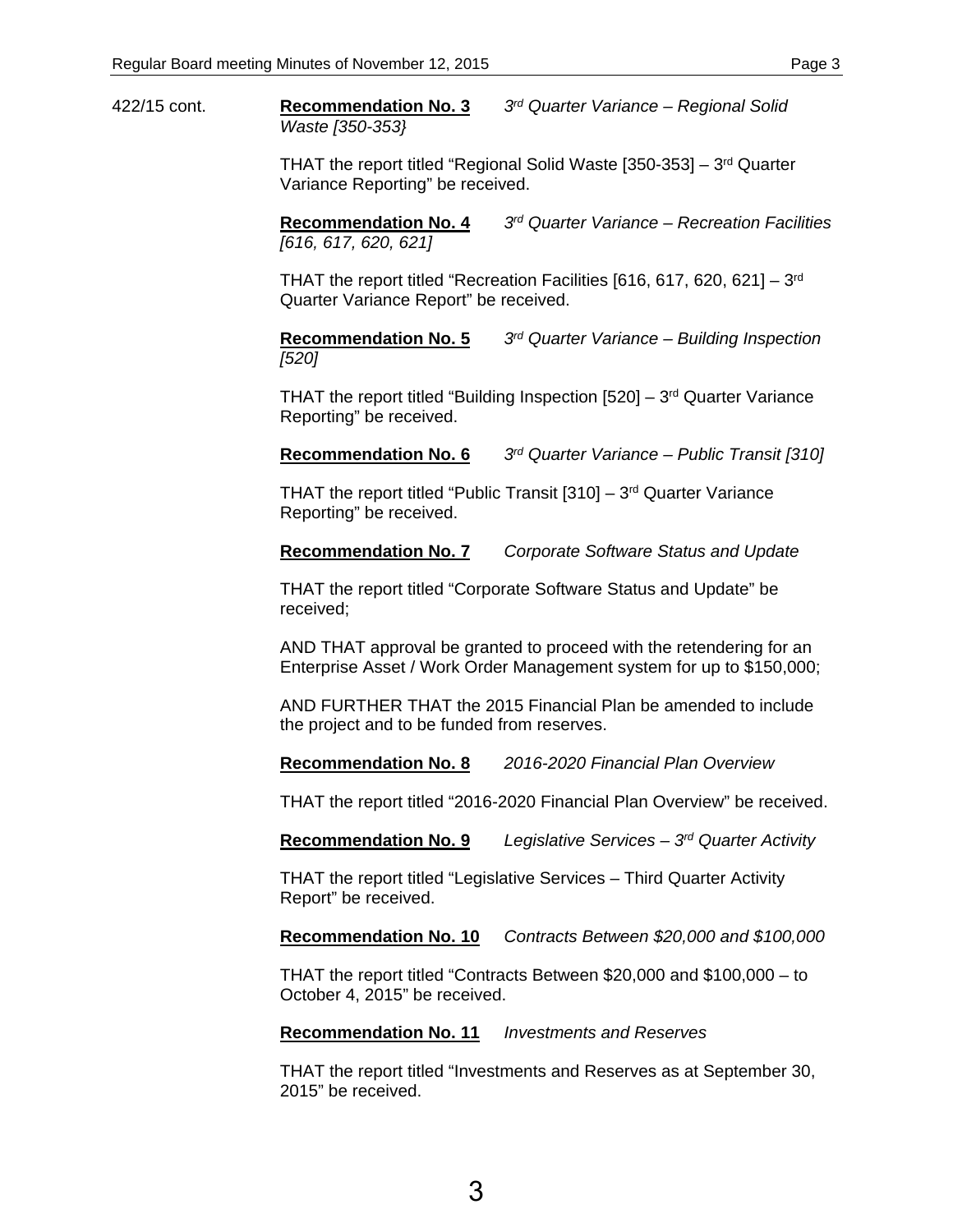THAT the report titled "Gas Tax Community Works Funding" be received.

#### **CARRIED**

Special Corporate **It was moved and seconded** 

423/15 THAT Special Corporate and Administrative Services Committee recommendation Nos. 1-14 of October 29, 2015 be received, adopted and acted upon as follows:

**Recommendation No. 1** *2016 Budget Presentation* 

THAT the additional presentation titled "2016 Budget" be received.

**Recommendation No. 2** *2016 Proposed Initiatives* 

THAT the report titled "2016 Proposed Initiatives" be received.

**Recommendation No. 3** *Line Items from 2015 Carry-Forward List* 

THAT consideration of removing line items #83 Collective Bargaining Consultant – Contingency Plan and #84 Exempt Compensation Review be deferred pending a staff report to Round 1 Budget Special Corporate and Administrative Services Committee meeting regarding the relevance of these projects.

**Recommendation No. 4** *2015 Project Carry-Forward Requests* 

THAT the report titled "2015 Project Carry-Forward Requests" be received;

AND THAT the 2015 projects and associated funding, as appropriate, be included in the 2016-2020 Financial Plan;

AND FURTHER THAT staff be authorized to proceed with these projects prior to adoption of the 2016-2020 Financial Plan.

**Recommendation No. 5** *Transit [310]* 

THAT the report regarding Transit [310] – 2016 Proposed Initiatives be received.

## **Recommendation No. 6** *Ports [345]*

THAT the report regarding Ports [345] – 2016 Proposed Initiatives be received;

AND THAT, for 2016 Round 1 Budget discussions, staff present a budget proposal for the Ports Major Capital Maintenance project listed on the Ports [345] – 2016 Proposed Initiatives.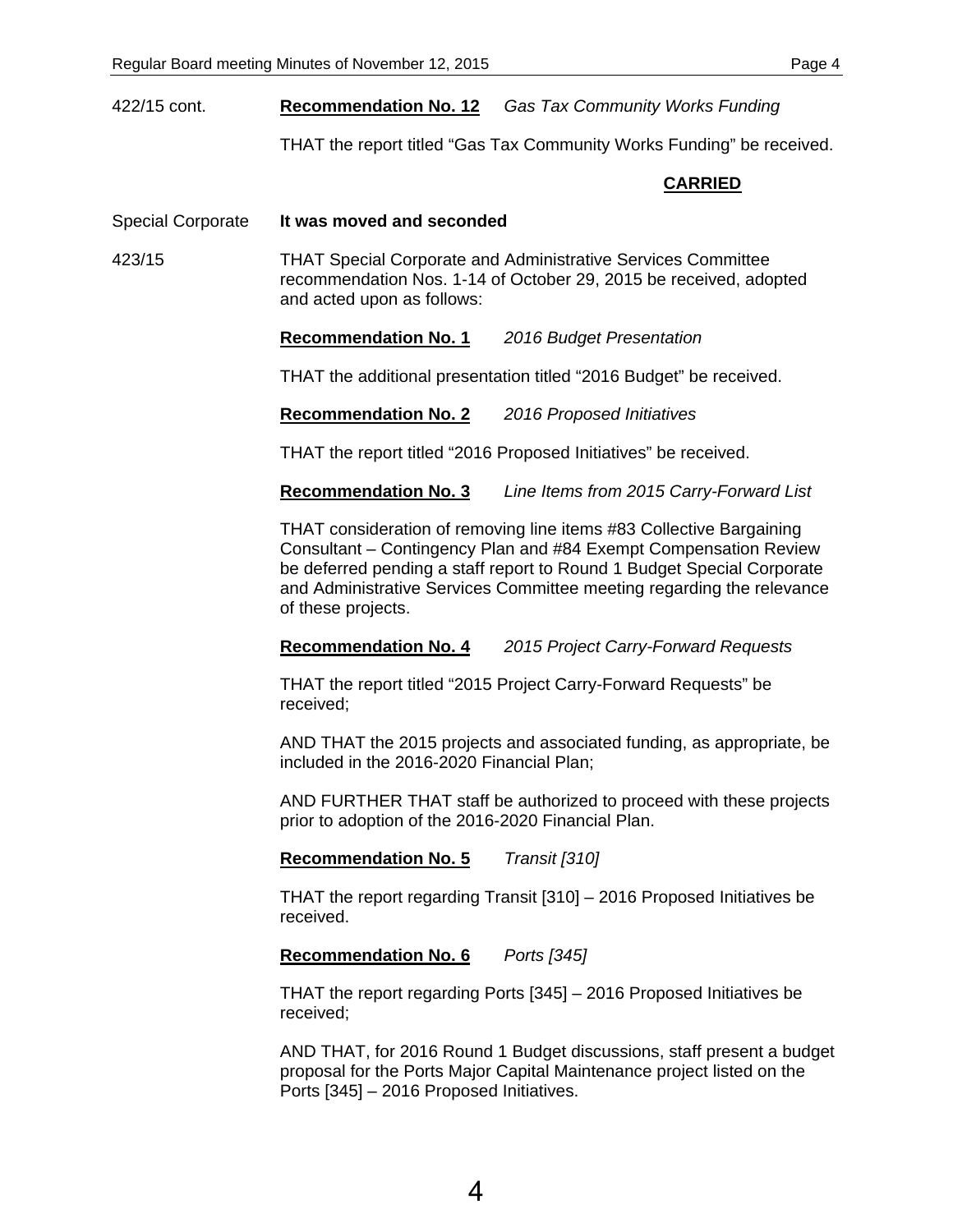423/15 cont. **Recommendation No. 7** *North Pender Harbour Water [365]* 

THAT the report regarding North Pender Harbour Water [365] – 2016 Proposed Initiatives be received;

AND THAT, for 2016 Round 1 Budget discussions, staff present budget proposals for the following projects listed on North Pender Harbour Water [365] – 2016 Proposed Initiatives:

- Potts Lane Waterline Replacement (Mandatory);
- Pool Road Waterline Replacement (Mandatory);
- Water Rates Study;
- Water Meter Installations Program.

**Recommendation No. 8** *South Pender Harbour Water [366]* 

THAT the report regarding South Pender Harbour Water [366] – 2016 Proposed Initiatives be received;

AND THAT, for 2016 Round 1 Budget discussions, staff present budget proposals for the following projects listed on South Pender Harbour Water [366] – 2016 Proposed Initiatives:

- Air Release Automation System;
- Water Rates Study;
- Water Meter Installations Program.

**Recommendation No. 9** *Regional Water [370-379]* 

THAT the report regarding Regional Water [370-379] - 2016 Proposed Initiatives be received;

AND THAT, for 2016 Round 1 Budget discussions, staff present budget proposals for the following projects listed on Regional Water [370-379] – 2016 Proposed Initiatives:

- Well Protection Planning (Mandatory);
- Chapman Lake Syphon;
- Chapman Lake Access Expansion;
- Universal Metering Phase 2 Rural Areas;
- Pump Station Energy Optimization Upgrades;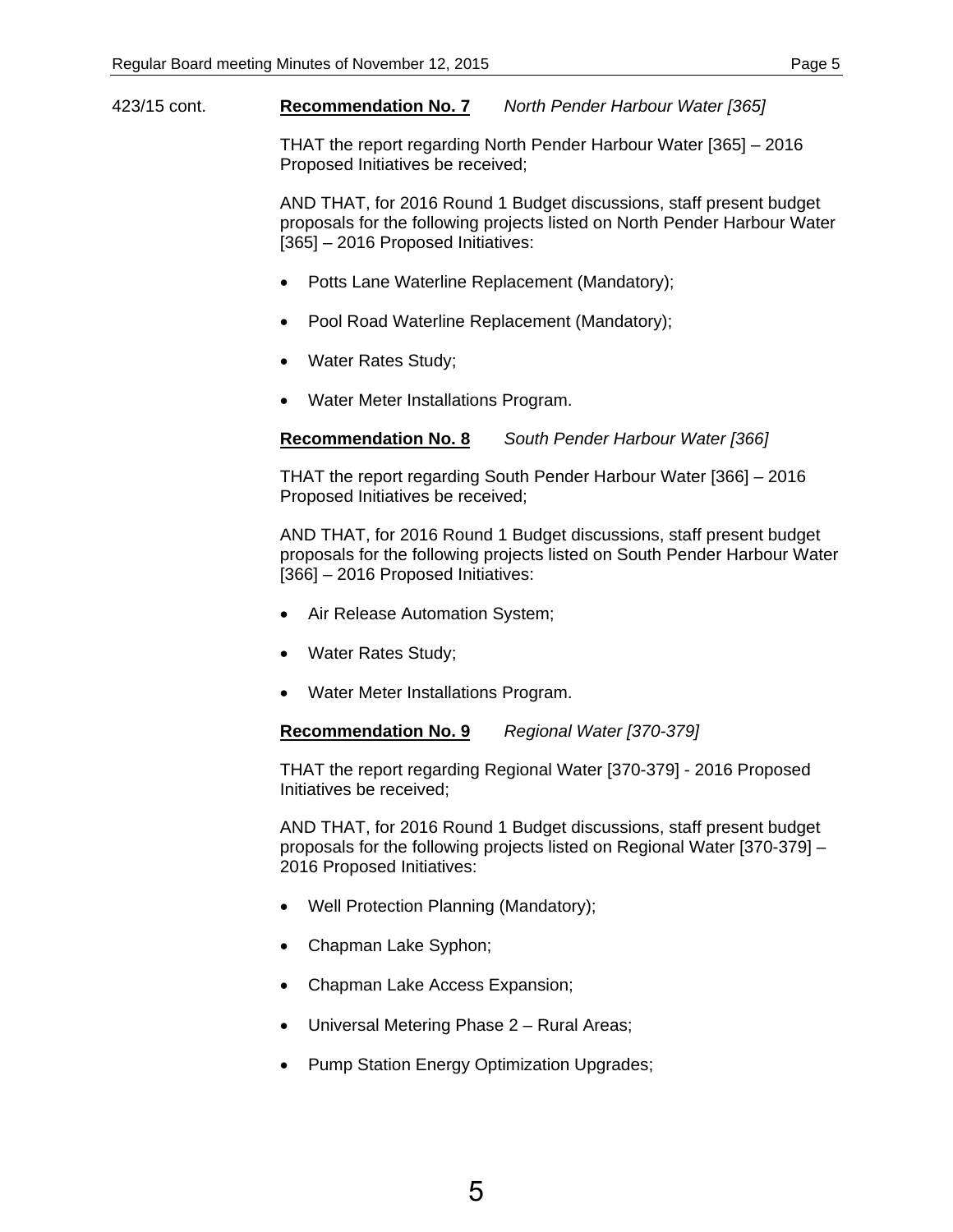423/15 cont. AND FURTHER THAT prior to deferring the Groundwater Test Drilling Program to the 2017 Financial Plan, staff report to the December 2015 Infrastructure Services Committee Meeting regarding the feasibility of moving this project into the 2016 Budget with options of scope expansion and including required budget and capacity.

#### **Recommendation No. 10** *Regional Solid Waste [350-353]*

THAT the report regarding Regional Solid Waste [350-353] - 2016 Proposed Initiatives be received;

AND THAT, for 2016 Round 1 Budget discussions, staff present budget proposals for the following projects listed on Regional Solid Waste [350- 353] – 2016 Proposed Initiatives:

- Post-Closure Maintenance Pender Harbour Landfill (Mandatory);
- Halfmoon Bay and Gibsons Landfills Water Sampling Analysis (Mandatory);
- Waste Reduction Initiatives Program;
- Gibsons and Area Green Waste Drop-Off Facility New Contract Impacts;
- Pender Harbour Transfer Station New Operations Contract Impacts;
- Islands Clean-up Contract Increases;
- Drainage and Erosion Control Sechelt Landfill;
- Stormwater and Leachate Management Sechelt Landfill;
- Landfill Scale Software;
- WildSafe BC;
- Residential Household Hazardous Waste Round-up Event or Program;

AND THAT the project for Construction and Demolition (C&D) waste be deferred to the 2019 Financial Plan;

AND FURTHER THAT the Backyard Composting Campaign be deferred to the 2017 Financial Plan.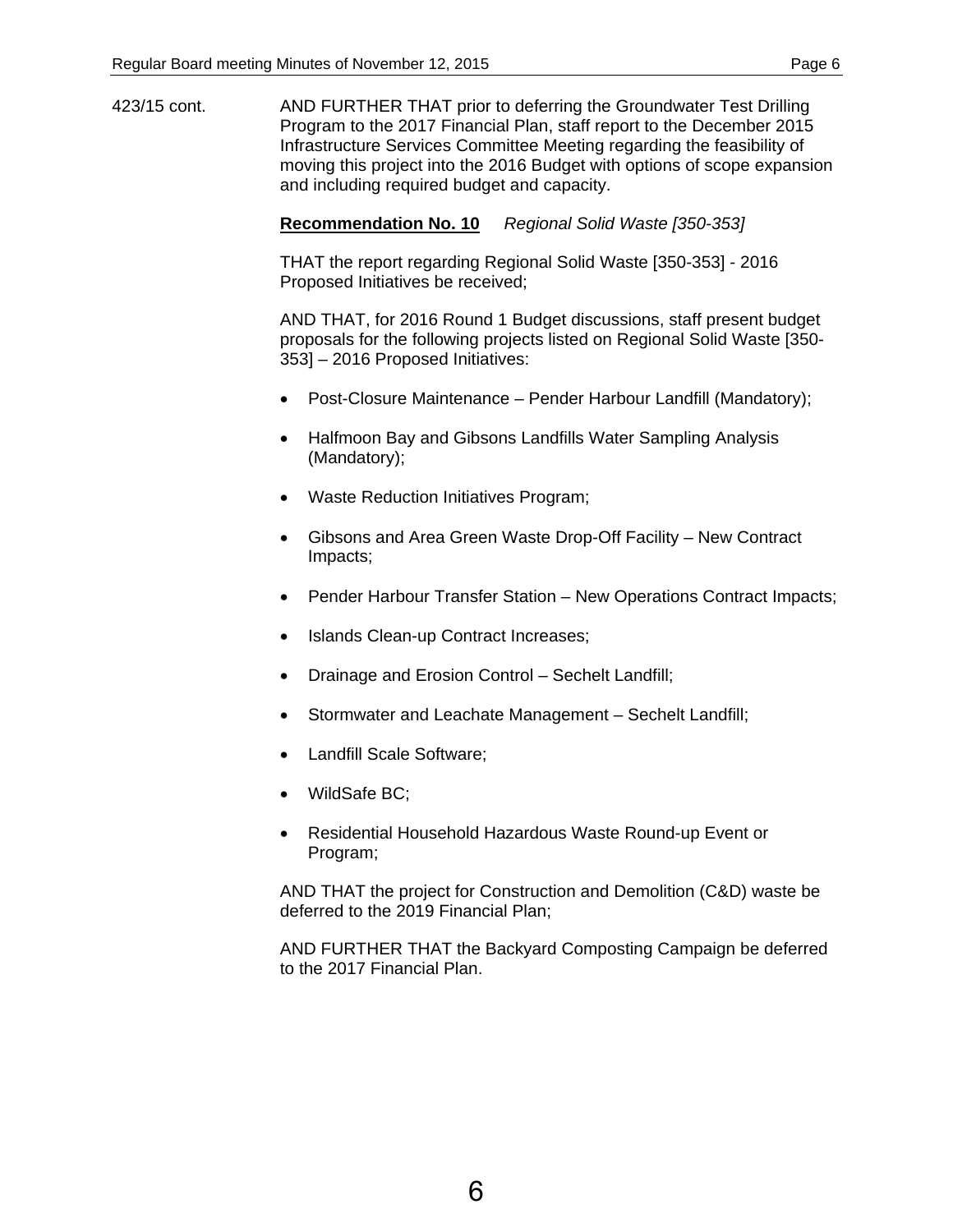423/15 cont. **Recommendation No. 11** *Recreation Facilities [616-621]* 

THAT the report regarding Recreation Facilities [616-621] – 2016 Proposed Initiatives be received;

AND THAT, for 2016 Round 1 Budget discussions, staff present budget proposals for the following projects listed on Recreation Facilities [616- 621] – 2016 Proposed Initiatives:

- Gibsons and Area Community Centre Lighting Retrofit;
- Gibsons and District Aquatic Facility Hot Tub Replacement;
- Gibsons and District Aquatic Facility Extended Closure (due to hot tub replacement) (reduction).

**Recommendation No. 12** *Community Parks [650]* 

THAT the report regarding Community Parks [650] – 2016 Proposed Initiatives be received;

AND THAT, for 2016 Round 1 Budget discussions, staff present budget proposals for the following projects listed on Community Parks [650] – 2016 Proposed Initiatives:

- All Playground Surface Replacements (Mandatory);
- Goodwin House Repairs (Mandatory);
- Coopers Green Park and Hall Action Items;
- Granthams Hall Renovation;
- Suncoaster Trail Planning;
- Park Furniture Replacement (Katherine Lake Campground, Dan Bosch Park, Cliff Gilker Park);
- Hall Furniture and Appliance Replacement (Chaster Hall, Eric Cardinall, Frank West).

**Recommendation No. 13** *Bicycle / Walking Paths [665]* 

THAT the report regarding Bicycle / Walking Paths [665] – 2016 Proposed Initiatives be received;

AND THAT, for 2016 Round 1 Budget discussions, staff present budget proposals for the following projects listed on Bicycle / Walking Paths [665] – 2016 Proposed Initiatives:

- Roberts Creek Village to Pier Construction;
- Redrooffs Road Welcome Beach East Planning;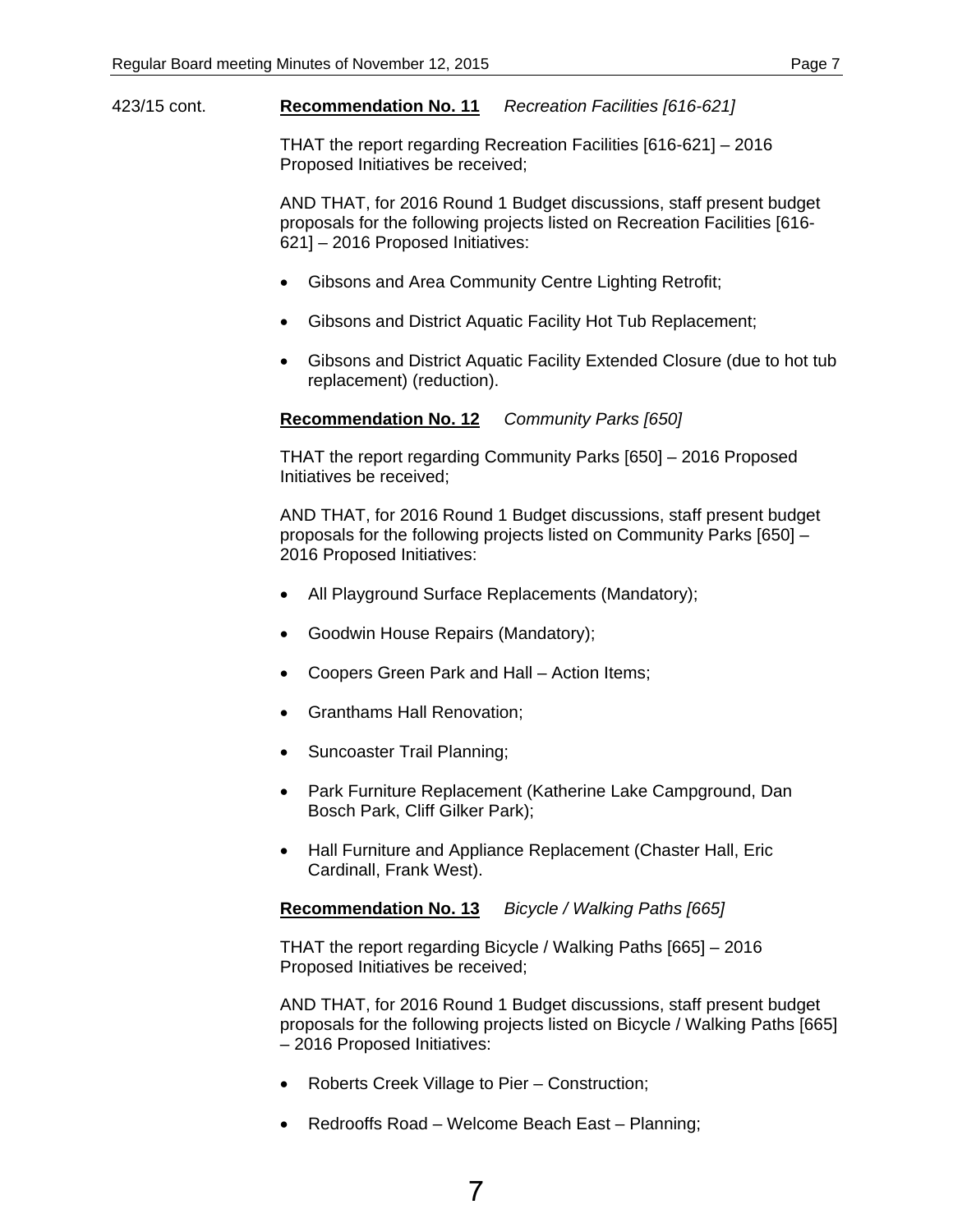| 423/15 cont.   | Pratt Road Phase 2 - Planning;<br>$\bullet$                                                                                                                                                    |  |  |
|----------------|------------------------------------------------------------------------------------------------------------------------------------------------------------------------------------------------|--|--|
|                | AND FURTHER THAT the project for Marine Drive Phase 3 -<br>Construction be deferred to the 2017 Financial Plan.                                                                                |  |  |
|                | <b>Recommendation No. 14</b><br>Area A Bicycle / Walking Paths [667]                                                                                                                           |  |  |
|                | THAT the report regarding Area A Bicycle / Walking Paths [667] - 2016<br>Proposed Initiatives be received;                                                                                     |  |  |
|                | AND THAT, for 2016 Round 1 Budget discussions, staff present budget<br>proposals for the following projects listed on Area A Bicycle / Walking<br>Paths [667] - 2016 Proposed Initiatives:     |  |  |
|                | Walking path for Egmont Road (from Waugh Lake past<br>$\bullet$<br>Skookumchuck Park and into Egmont) - Construction;                                                                          |  |  |
|                | Walking path for Garden Bay Road (John Henry's Marina to Garden<br>$\bullet$<br>Bay Lake 250m) - Phase 1 Construction;                                                                         |  |  |
|                | AND FURTHER THAT the project for Francis Peninsula Road (Tyner<br>Park to Lagoon Road) - Planning and Design be deferred to the 2017<br>Financial Plan.                                        |  |  |
|                | <b>CARRIED</b>                                                                                                                                                                                 |  |  |
| Infrastructure | It was moved and seconded                                                                                                                                                                      |  |  |
| 424/15         | THAT Infrastructure Services Committee recommendation Nos. 1-10 of<br>November 5, 2015 be received, adopted and acted upon as follows:                                                         |  |  |
|                | 2015 Summer Water Conservation<br><b>Recommendation No. 1</b><br>Summary                                                                                                                       |  |  |
|                | THAT the Water Conservation Assistant's report dated October 19, 2015<br>titled "2015 Summer Water Conservation Summary" be received for<br>information.                                       |  |  |
|                | <b>Recommendation No. 2</b><br><b>Rainwater Harvesting Incentive Program</b>                                                                                                                   |  |  |
|                | THAT the Sustainability and Education Coordinator's report dated<br>October 15, 2015 titled "Potential for Rainwater Harvesting Incentive<br>Program" be received for information.             |  |  |
|                | <b>Recommendation No. 3</b><br>Bylaw 1021 Amendment                                                                                                                                            |  |  |
|                | THAT the Manager Waste Reduction and Recovery's report dated<br>October 9, 2015 titled "Bylaw 1021 Amendment - Residential Refuse<br>Collection Service Area Map" be received for information; |  |  |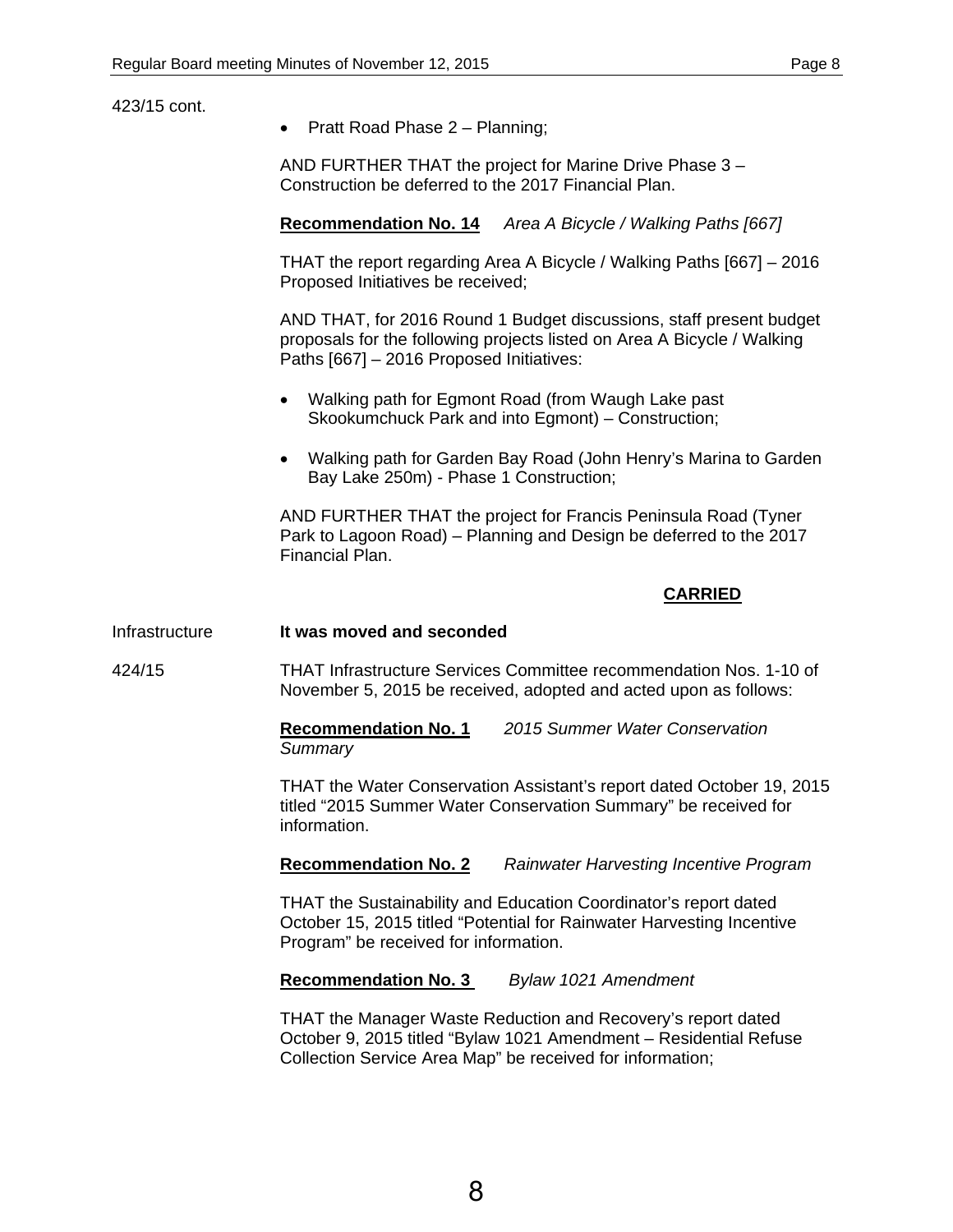424/15 cont. AND THAT the SCRD Residential Refuse Collection Service Amendment Bylaw No. 1021.2, 2015 be forwarded to the November 12, 2015 Regular Board meeting in order to receive first, second and third readings.

**Recommendation No. 4** *PMAC Resignation* 

THAT the Manager Waste Reduction and Recovery's report dated October 19, 2015 titled "Resignation from the Solid Waste Management Plan Monitoring Advisory Committee (PMAC)" be received;

AND THAT the resignation of PMAC Chair Brian Sadler be accepted;

AND FURTHER THAT staff prepare a letter thanking Mr. Sadler for his participation on PMAC and for his leadership as Chair.

**Recommendation No. 5** *Plan Monitoring Advisory Committee Minutes (PMAC)* 

THAT the Plan Monitoring Advisory Committee meeting minutes of September 29, 2015 be received for information.

**Recommendation No. 6** *Advisory Committee Review* 

THAT the review of SCRD Advisory Committees be referred to the Corporate and Administrative Services Committee for discussion.

**Recommendation No. 7** *Monthly Report for October 2015* 

THAT the Administrative Assistant's report titled "Monthly Report for October 2015" be received for information.

**Recommendation No. 8** *Beach Debris Clean Up* 

THAT the correspondence from Transport Canada dated September 21, 2015 regarding Beach Debris Clean Up be received for information.

**Recommendation No. 9** *Custom Transit Registration Process* 

THAT the correspondence from BC Transit dated September 28, 2015 regarding Custom Registration Process and proposed considerations for expansion and implementation timing be received for information.

## **Recommendation No. 10** *Transit Funding Update*

THAT the correspondence from the Ministry of Transportation and Infrastructure dated October 22, 2015 regarding Transit Funding Update be received for information;

AND THAT the Manager of Transit and Fleet's report from the March 27, 2014 Corporate and Administrative Services Committee titled "Local Fuel Tax to help fund Regional Transit Service" be referred to next Infrastructure Services Committee meeting for discussion.

## **CARRIED**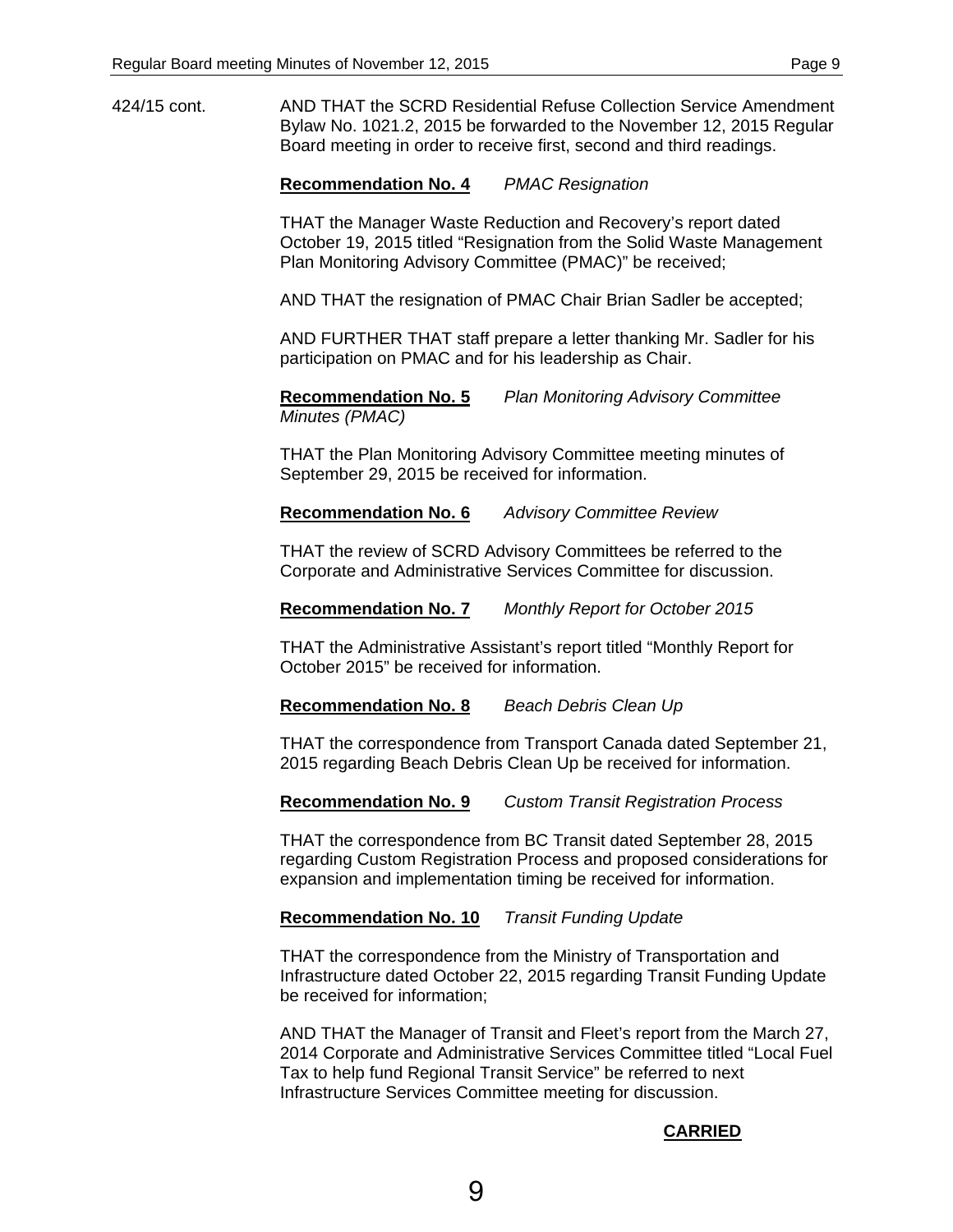| <b>BYLAWS</b>                          |                                                                                                                                    |
|----------------------------------------|------------------------------------------------------------------------------------------------------------------------------------|
| Bylaw 1021.2                           | It was moved and seconded                                                                                                          |
| 425/15                                 | <b>THAT "Sunshine Coast Regional District Refuse Collection Service</b><br>Amendment Bylaw No. 1021.2, 2015 be read a first time.  |
|                                        | <b>CARRIED</b>                                                                                                                     |
| Bylaw 1021.2                           | It was moved and seconded                                                                                                          |
| 426/15                                 | <b>THAT "Sunshine Coast Regional District Refuse Collection Service</b><br>Amendment Bylaw No. 1021.2, 2015 be read a second time. |
|                                        | <b>CARRIED</b>                                                                                                                     |
| Bylaw 1021.2                           | It was moved and seconded                                                                                                          |
| 427/15                                 | <b>THAT "Sunshine Coast Regional District Refuse Collection Service</b><br>Amendment Bylaw No. 1021.2, 2015 be read a third time.  |
|                                        | <b>CARRIED</b>                                                                                                                     |
| The Board moved In Camera at 8:08 p.m. |                                                                                                                                    |

**IN CAMERA** It was moved and seconded

428/15 THAT the public be excluded from attendance at the meeting in accordance with Section 90 (1) (c) of the *Community Charter*, "labour relations or other employee relations".

## **CARRIED**

*The Board moved out of In Camera at 8:10 p.m.* 

| <b>ADJOURNMENT</b> | It was moved and seconded |
|--------------------|---------------------------|
|--------------------|---------------------------|

429/15 THAT the Regular Board meeting be adjourned.

#### **CARRIED**

\_\_\_\_\_\_\_\_\_\_\_\_\_\_\_\_\_\_\_\_\_\_\_\_\_\_\_\_\_\_\_\_\_\_\_\_\_\_\_\_\_\_

The meeting adjourned at 8:09 p.m.

Certified correct

Corporate Officer

Confirmed this \_\_\_\_\_\_\_\_\_\_\_\_ day of \_\_\_\_\_\_\_\_\_\_\_\_\_\_\_\_\_\_\_\_\_\_\_\_\_\_\_\_

**Chair**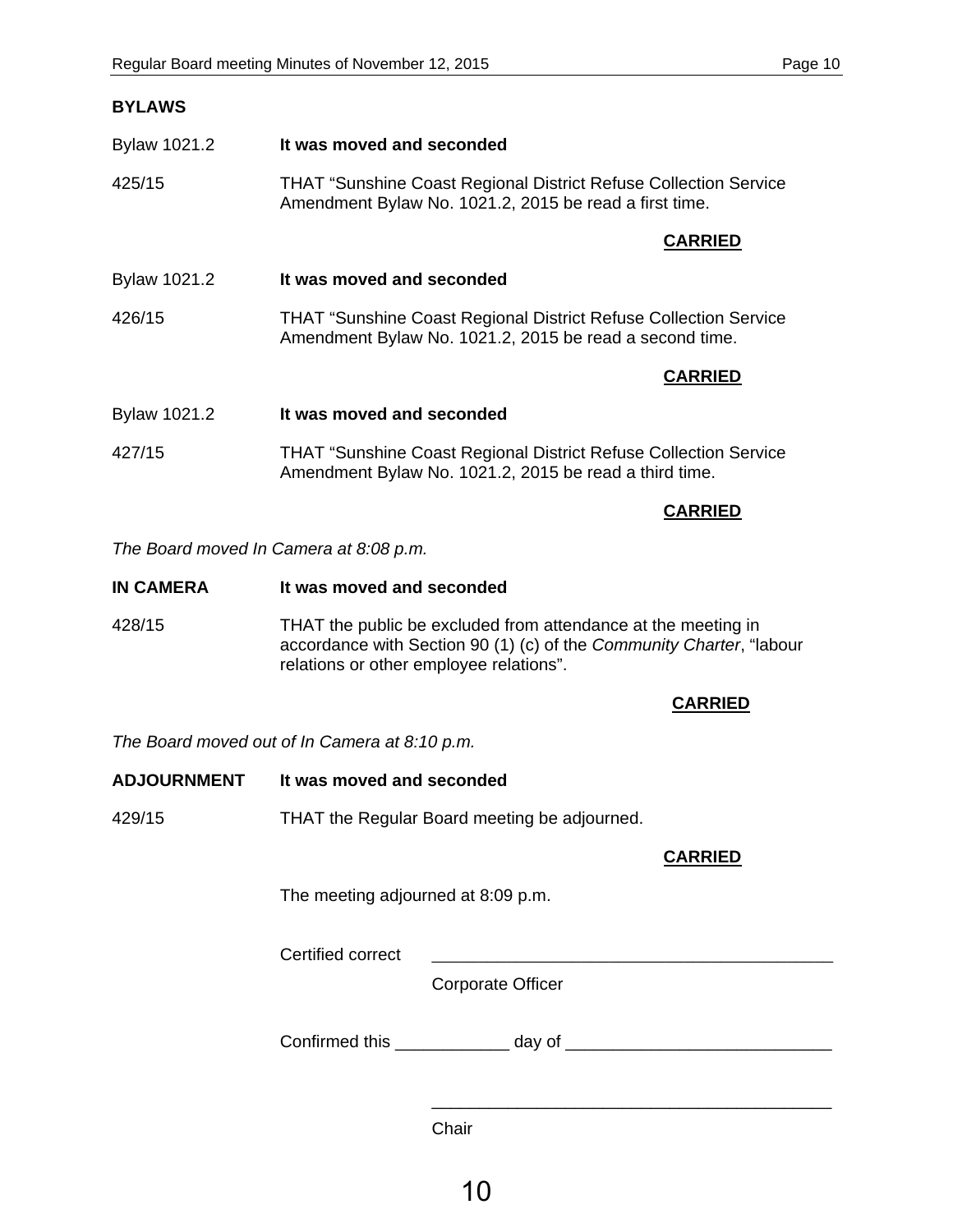#### **SUNSHINE COAST REGIONAL DISTRICT**

#### **PLANNING AND DEVELOPMENT COMMITTEE November 12, 2015**

<span id="page-13-0"></span>

|                      |                                                                                                                                                                                                                                                                                                                                                                                                                                                              | B                                                                                                                                    |  |  |  |
|----------------------|--------------------------------------------------------------------------------------------------------------------------------------------------------------------------------------------------------------------------------------------------------------------------------------------------------------------------------------------------------------------------------------------------------------------------------------------------------------|--------------------------------------------------------------------------------------------------------------------------------------|--|--|--|
|                      | <b>SUNSHINE COAST REGIONAL DISTRICT</b>                                                                                                                                                                                                                                                                                                                                                                                                                      |                                                                                                                                      |  |  |  |
|                      | <b>PLANNING AND DEVELOPMENT COMMITTEE</b><br><b>November 12, 2015</b>                                                                                                                                                                                                                                                                                                                                                                                        |                                                                                                                                      |  |  |  |
|                      | RECOMMENDATIONS FROM THE PLANNING AND DEVELOPMENT COMMITTEE MEETING<br>HELD IN THE BOARD ROOM OF THE SUNSHINE COAST REGIONAL DISTRICT OFFICES AT<br>1975 FIELD ROAD, SECHELT, B.C.                                                                                                                                                                                                                                                                           |                                                                                                                                      |  |  |  |
| <b>PRESENT:</b>      | Chair                                                                                                                                                                                                                                                                                                                                                                                                                                                        | I. Winn                                                                                                                              |  |  |  |
|                      | <b>Directors</b>                                                                                                                                                                                                                                                                                                                                                                                                                                             | F. Mauro<br>G. Nohr<br>M. Lebbell<br>L. Lewis                                                                                        |  |  |  |
| <b>ALSO PRESENT:</b> | <b>Chief Administrative Officer</b><br>General Manager, Planning and Development<br><b>Senior Planner</b><br><b>Senior Planner</b><br>Planner<br><b>Planning Technician</b><br><b>Recording Secretary</b><br>Public<br>Press                                                                                                                                                                                                                                 | J. Loveys<br>S. Olmstead<br>D. Rafael<br>A. Allen<br>M. Stjepovic (part)<br>S. Koberwitz (part)<br>T. Crosby<br>12<br>$\overline{2}$ |  |  |  |
| <b>CALL TO ORDER</b> | 1:30 p.m.                                                                                                                                                                                                                                                                                                                                                                                                                                                    |                                                                                                                                      |  |  |  |
| <b>AGENDA</b>        | The agenda was adopted as amended:<br>Move Agenda item #9 to #3;<br>Move Agenda item #10 to #4.                                                                                                                                                                                                                                                                                                                                                              |                                                                                                                                      |  |  |  |
| <b>DELEGATIONS</b>   |                                                                                                                                                                                                                                                                                                                                                                                                                                                              |                                                                                                                                      |  |  |  |
|                      | Ted Dergousoff - Terminal Forest - COO<br>Susan Gagnon - CFPA - Vice President of Communications and Research<br>Andrew Goodison - FP Innovations - Research Manager<br>Kiel Miller - FP Innovations - Research Manager<br>Ken Sneddon - Twin Creeks - Owner (arrived after delegation presented)<br>Franco Caporale - Interfor - Residuals and Pulp Flow Manger<br>The delegation addressed the Committee regarding disposal of wood waste from log sorting |                                                                                                                                      |  |  |  |
|                      | operations on the Sunshine Coast. The purpose of the delegation at this stage is to inform and<br>acknowledge there is problem with hog fuel disposal.                                                                                                                                                                                                                                                                                                       |                                                                                                                                      |  |  |  |
|                      | 11                                                                                                                                                                                                                                                                                                                                                                                                                                                           |                                                                                                                                      |  |  |  |

- Move Agenda item #9 to #3;
- Move Agenda item #10 to #4.

#### **DELEGATIONS**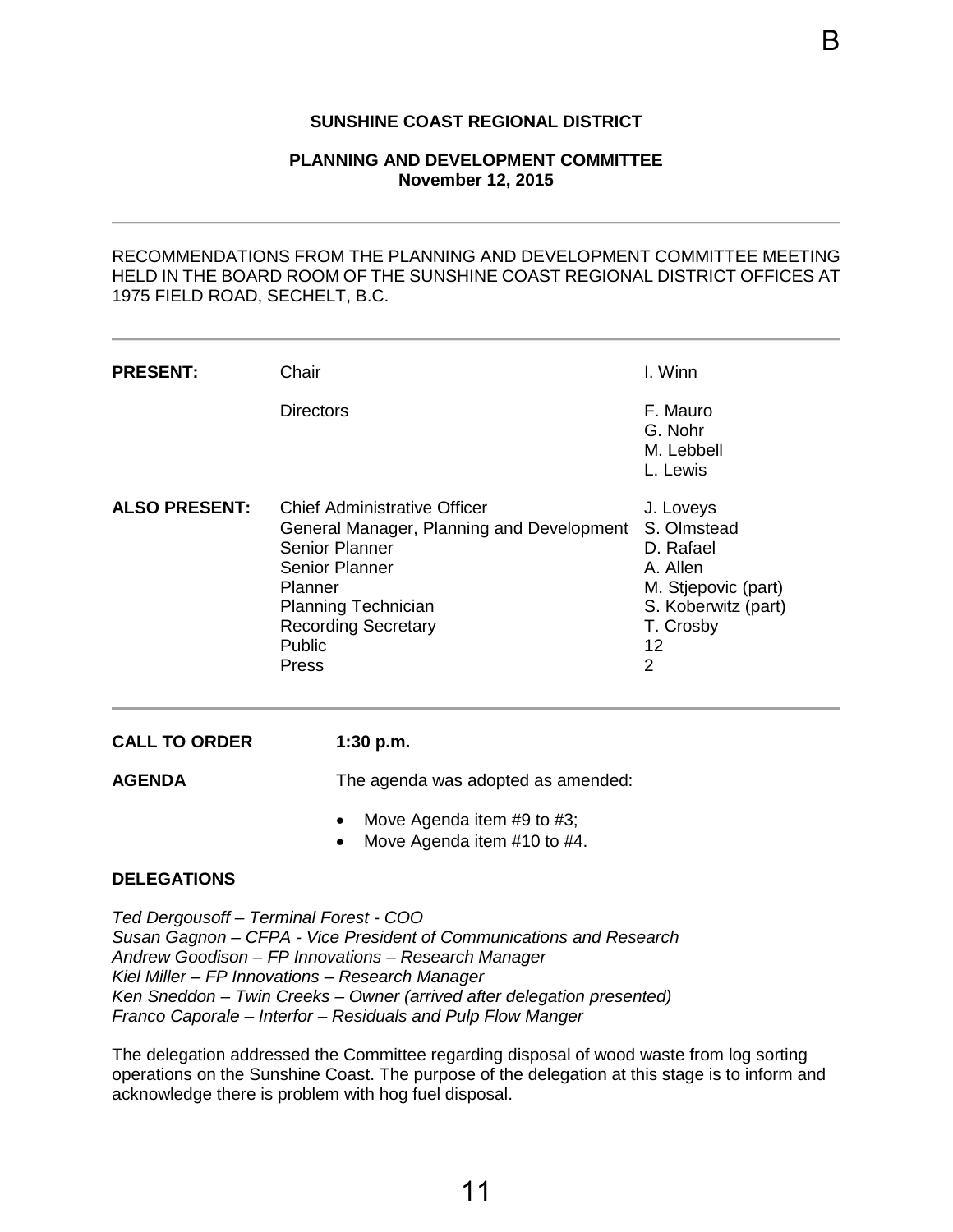The Chair thanked Franco Caporale and Susan Gagnon for their presentation and noted that once industry has examined options and solutions, the SCRD would be open to further discussions.

## **Recommendation No. 1** *Presentation and Handouts*

The Planning and Development Committee recommended that the presentation dated November 12, 2015 and titled "SCRD Wood Debris Disposal Meeting" and handouts "BC's Coastal Forest Industry – A Clear Vision for the Future" be received.

# **REPORTS**

## **Recommendation No. 2** *Development Variance Permit 337.143 (Green for Saunders)*

The Planning and Development Committee recommended that the staff report dated November 3, 2015 and titled "Development Variance Permit 337.143 (Green for Saunders) for Lot C, District Lot 4695, Plan BCP22397" be received;

AND THAT prior to issuance of Development Variance Permit 337.143, the owner(s) register a covenant on title of the parent parcel to be carried over on to all subdivided properties indicating that if tenure to any portion of the access road is not renewed or is revoked during its term that the acquisition of off-site parking space for water access only subdivisions per Zoning Bylaw 337, or its successor bylaw will be required;

AND FURTHER THAT SCRD staff include into the five year work plan, as a high priority, an application to seek tenure for the road from Garden Bay Road through to the end of the transfer station/landfill.

## **Recommendation No. 3** *Redevelopment Policy for Mobile Home Parks*

The Planning and Development Committee recommended that the staff report dated September 3, 2015 and titled "Redevelopment Policy for Mobile Home Parks (Areas A to F)" be received;

AND THAT no further action be pursued as the existing Official Community Plans' policies and zoning bylaws offer sufficient protection to mobile home parks.

## **Recommendation No. 4** *Draft Planning and Development Department 2016 Work Plan*

The Planning and Development Committee recommended that the staff report dated October 30, 2015 and titled "Draft Planning & Development Department – 2016 Work Plan" be received.

## **Recommendation No. 5** *Draft Planning and Development Department 2016 Work Plan*

The Planning and Development Committee recommended that staff report to the December 2015 Planning and Development Committee Meeting with an amended Planning and Development Department Work Plan prioritizing projects, within each Strategic Plan 2015- 2018 category, in terms of staff capacity and importance and providing recommendations.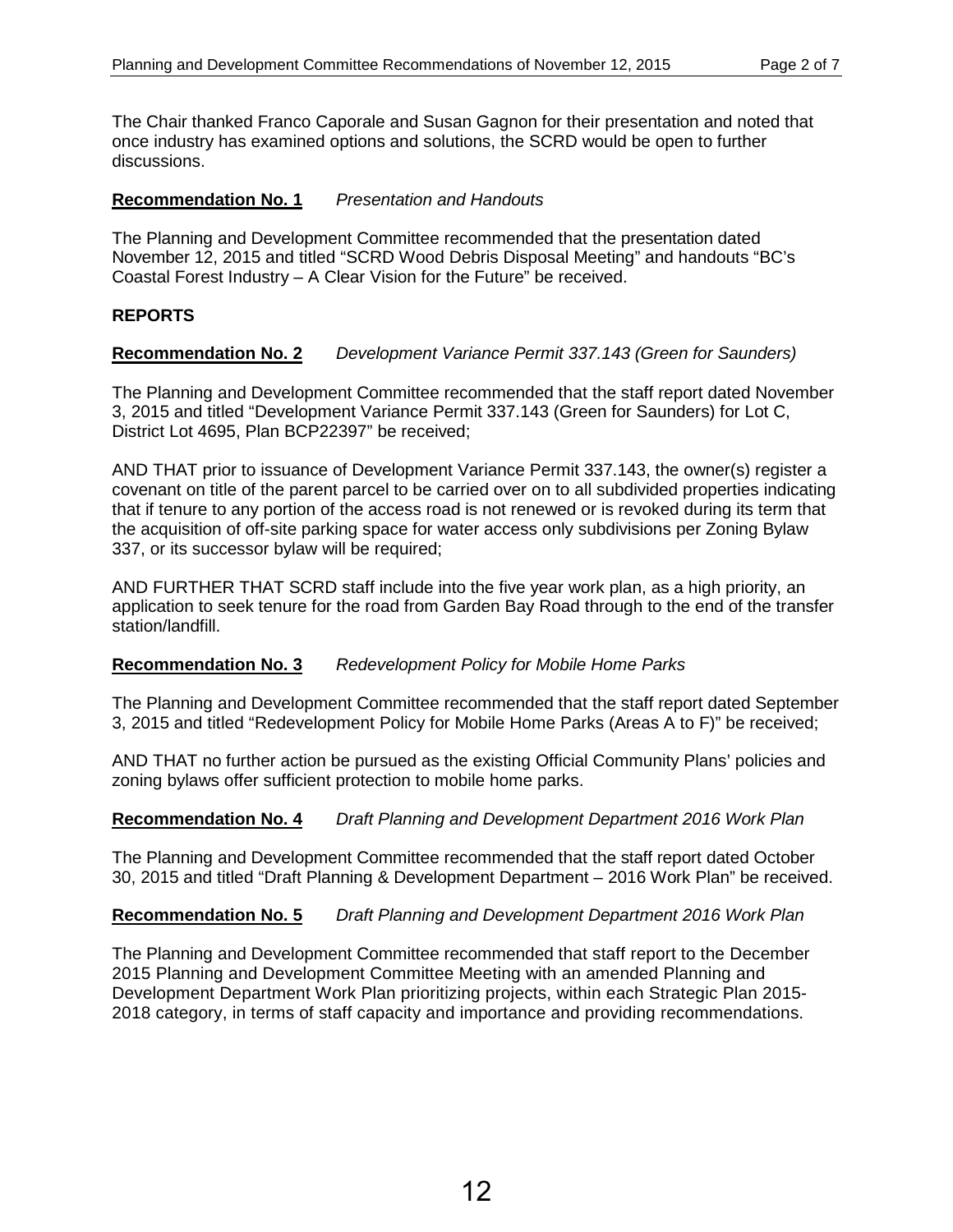#### **Recommendation No. 6** *Crown Referrals – Investigative Permits for Independent Power Projects in Jervis Inlet (Sigma Engineering)*

The Planning and Development Committee recommended that the staff report dated November 5, 2015 and titled "Crown Referrals – Investigative Permits for Independent Power Projects in Jervis Inlet (Sigma Engineering) – Electoral Area A" be received;

AND THAT the Board forward the following comments to the Crown and the applicant regarding each referral:

- A. The following is a preliminary list of values which should be included for consideration by the applicant should they proceed with investigatory works:
	- a) Consultation with *shíshálh* First Nation;
	- b) Project footprint (including, work camp intake structure, penstock pipe, transmission line, road construction, staging areas for spoil) and its impact on wildlife, fish, forests, and slope/ geotechnical stability;
	- c) Fisheries values;
	- d) Jervis Inlet has abundant elk, mountain goats, grizzlies, black bears as well as other wildlife that also attract tourism to our area thus studies need to address wildlife habitat areas such as presence of Ungulate winter range and species at risk;
	- e) Impact on recreation values and tourism as Princess Louisa Inlet, up Jervis Inlet, is a major destination and activities include sport fishing, kayaking and boat anchorage and public use of the area;
	- f) Impact on public access to the area;
	- g) Consultation with the public, and especially with any license or lease holders in the area, to gather information about recreation and other uses of the area;
- B. If any project moves forward then:
	- h) the proponent should apply to rezone the power house location;
	- i) Temporary Use Permit(s) may be required if the project requires facilities such as laydown, storage and some other facilities associated with construction, such as a concrete batch plant; and
	- j) a building permit is required for the powerhouse;
- C. If more than one project moves forward then the proponent(s) shares transmission lines where possible;

AND THAT the applicant is requested to contact SCRD staff to discuss this and any other projects that they are considering within the SCRD area;

AND FURTHER THAT the applicant is invited to be a delegate to a future Planning and Development Committee.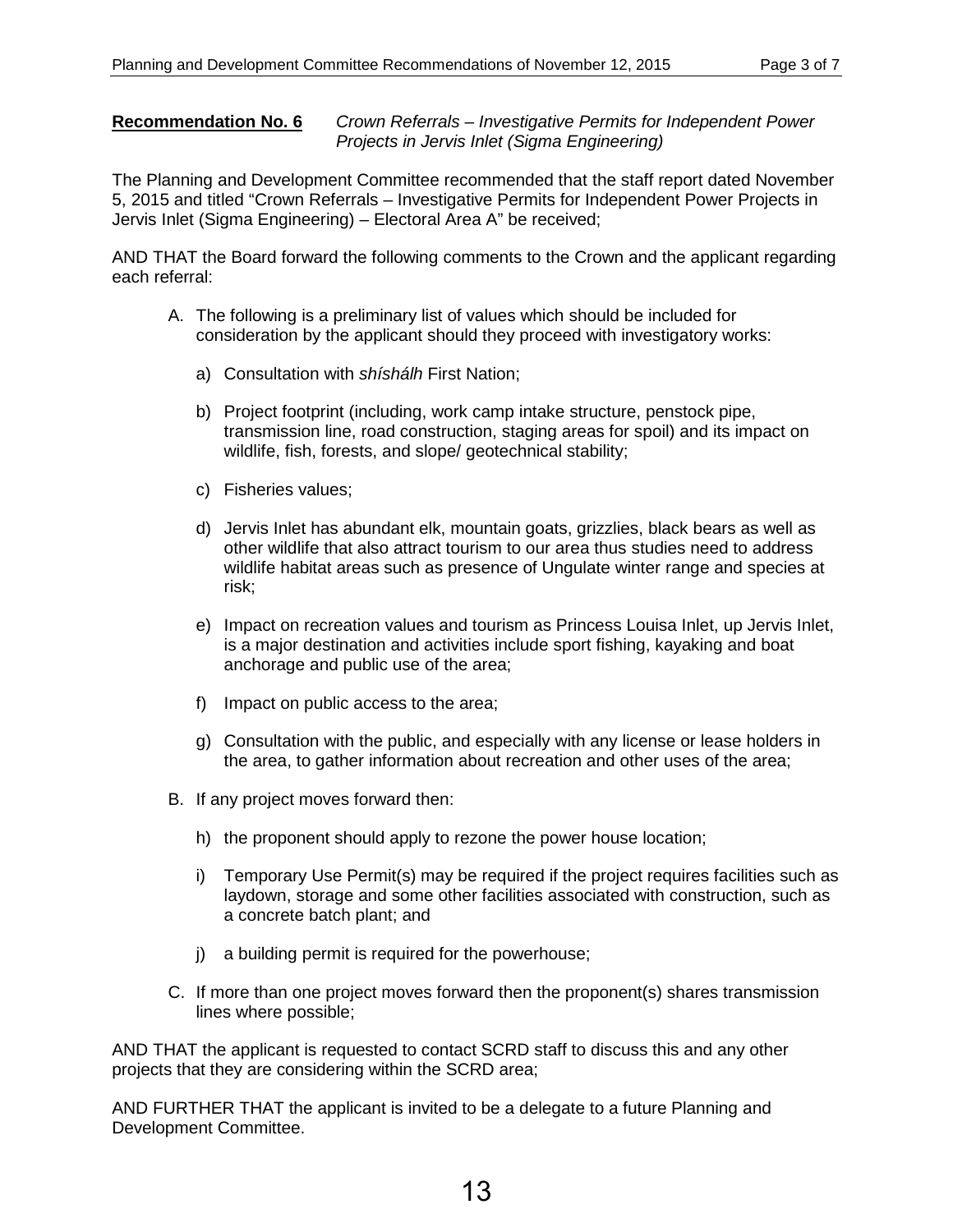## **Recommendation No. 7** *Water Metering for Multi-Family Residential Developments*

The Planning and Development Committee recommended that staff report to a future Infrastructure Services Committee meeting regarding a discussion of how the water-use modelling system works and whether individual water metering is required for each unit in a multi-family residential development.

## **Recommendation No. 8** *District of Sechelt Official Community Plan and Zoning Bylaw Amendment Referral 3360-20 2015-02 on Cowrie Street (Spani)*

The Planning and Development Committee recommended that the staff report dated November 5, 2015 and titled "District of Sechelt Official Community Plan and Zoning Bylaw Amendment Referral 3360-20 2015-02 on Cowrie Street (Spani)" be received;

AND THAT The SCRD Board forward the following comments to the District of Sechelt:

- a) The provision of assisted living and affordable housing is supported;
- b) The proposal has no negative impacts on SCRD's land use policies;
- c) SCRD water supply is available subject to modelling that will determine possible offsite and servicing requirements;
- d) Water metering will be required;
- e) As per Bylaw No 439 Development Cost Charge (Sechelt) a DCC of \$358,050 will apply;
- f) The SCRD recommends the applicant to separate the construction materials into the various types, for example, wood, metal, drywall, in order to increase recycling and reduce waste to landfill and help the SCRD reach it's diversion goals;
- g) Sidewalk on the north side of Cowrie and lighting should be provided to improve pedestrian connectivity and safety for pedestrians and transit users;
- h) If the project moves forward then the developer and District of Sechelt staff should contact the SCRD to discuss potential for accommodating a bus stop as part of the site/road design;
- i) If the project moves forward then the developer and District of Sechelt staff should contact the SCRD to discuss best water consumption practices and incorporation of same into the design;
- j) The SCRD encourages the applicant to consider options for organics, recyclables and pharmaceutical waste collections in the design of the facility in order to reduce organic waste to landfill and assist the SCRD reach its diversion goals;
- k) The SCRD encourages the applicant to consider options for a community garden amenity that includes the ability to compost organics waste to help the SCRD reach it's diversion goals;

AND FURTHER THAT a copy of the SCRD staff report be forwarded to the District of Sechelt.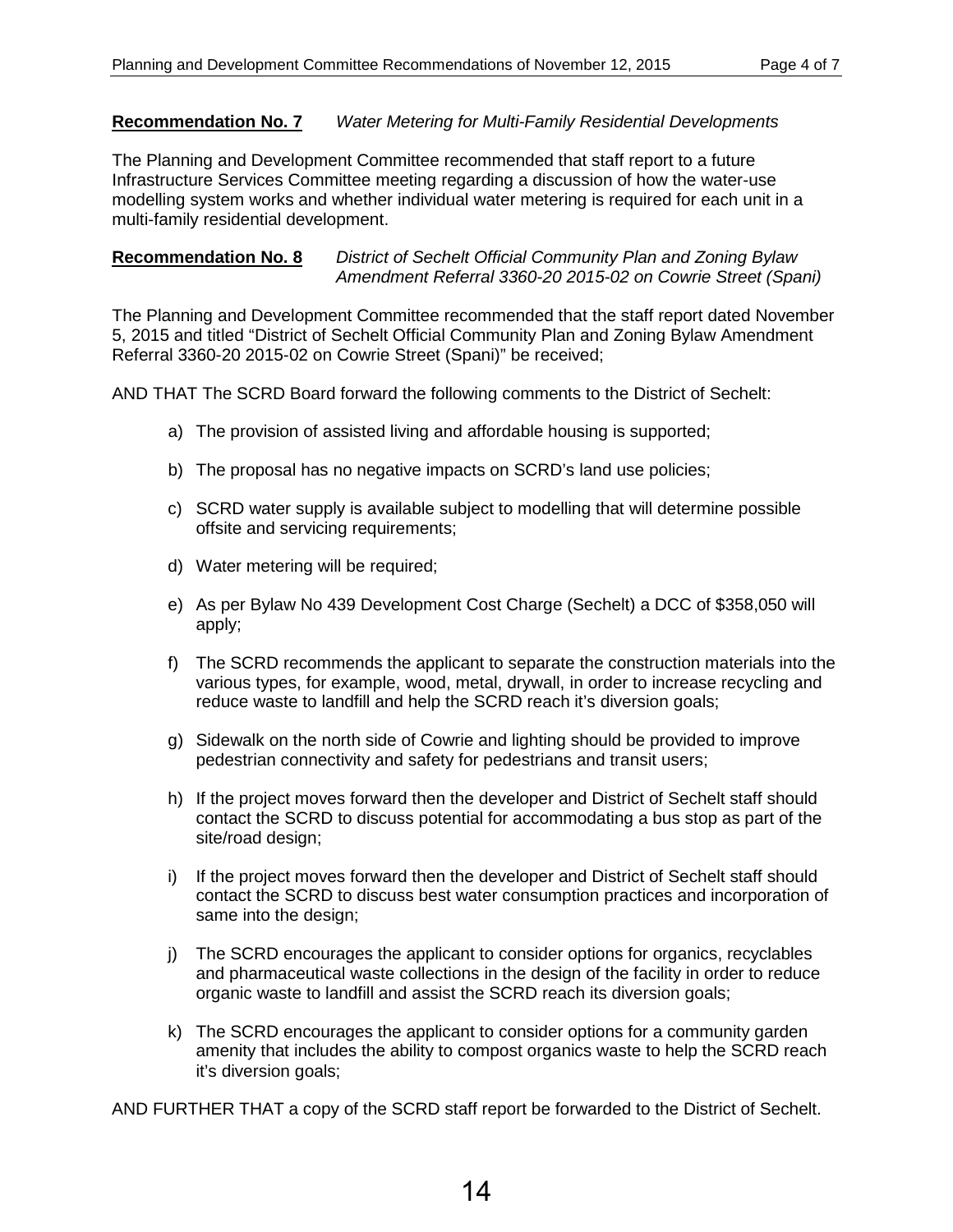## **Recommendation No. 9** *District of Sechelt Official Community Plan and Zoning Bylaw Amendment Referral 3360-20 2015-04 and 3370-2015-03 (Trail Bay Estates – Clayton)*

The Planning and Development Committee recommended that the staff report dated November 5, 2015 and titled "District of Sechelt Official Community Plan and Zoning Bylaw Amendment Referral 3360-20 2015-04 and 3370-2015-03 (Trail Bay Estates – Clayton)" be received;

AND THAT The SCRD Board forward the following comments to the District of Sechelt:

- a) The provision of assisted living housing is supported;
- b) The proposal has no negative impacts on SCRD's land use policies;
- c) SCRD water supply is available subject to modelling that will determine possible offsite and servicing requirements;
- d) Water metering will be required;
- e) As per Bylaw No 439 Development Cost Charge (Sechelt) a DCC of \$186,450 will apply;
- f) The SCRD recommends that the applicant separate the construction materials into the various types, for example, wood, metal, drywall, in order to increase recycling and reduce waste to landfill and help the SCRD reach it's diversion goals;
- g) Sidewalk on the north side of Cowrie and lighting should be provided to improve pedestrian connectivity and safety for pedestrians and transit users;
- h) If the project moves forward then the developer and District of Sechelt staff should contact the SCRD to discuss potential for accommodating a bus stop as part of the site/road design;
- i) If the project moves forward then the developer and District of Sechelt staff should contact the SCRD to discuss best water consumption practices and incorporation of same into the design:
- j) The SCRD encourages the applicant to consider options for organics, recyclables and pharmaceutical waste collections in the design of the facility in order to reduce organic waste to landfill and assist the SCRD reach its diversion goals;
- k) The SCRD encourages the applicant to consider options for a community garden amenity that includes the ability to compost organics waste to help the SCRD reach its diversion goals;

AND FURTHER THAT a copy of the SCRD staff report be forwarded to the District of Sechelt.

*The Committee recessed at 3:01 p.m. and reconvened at 3:12 p.m.*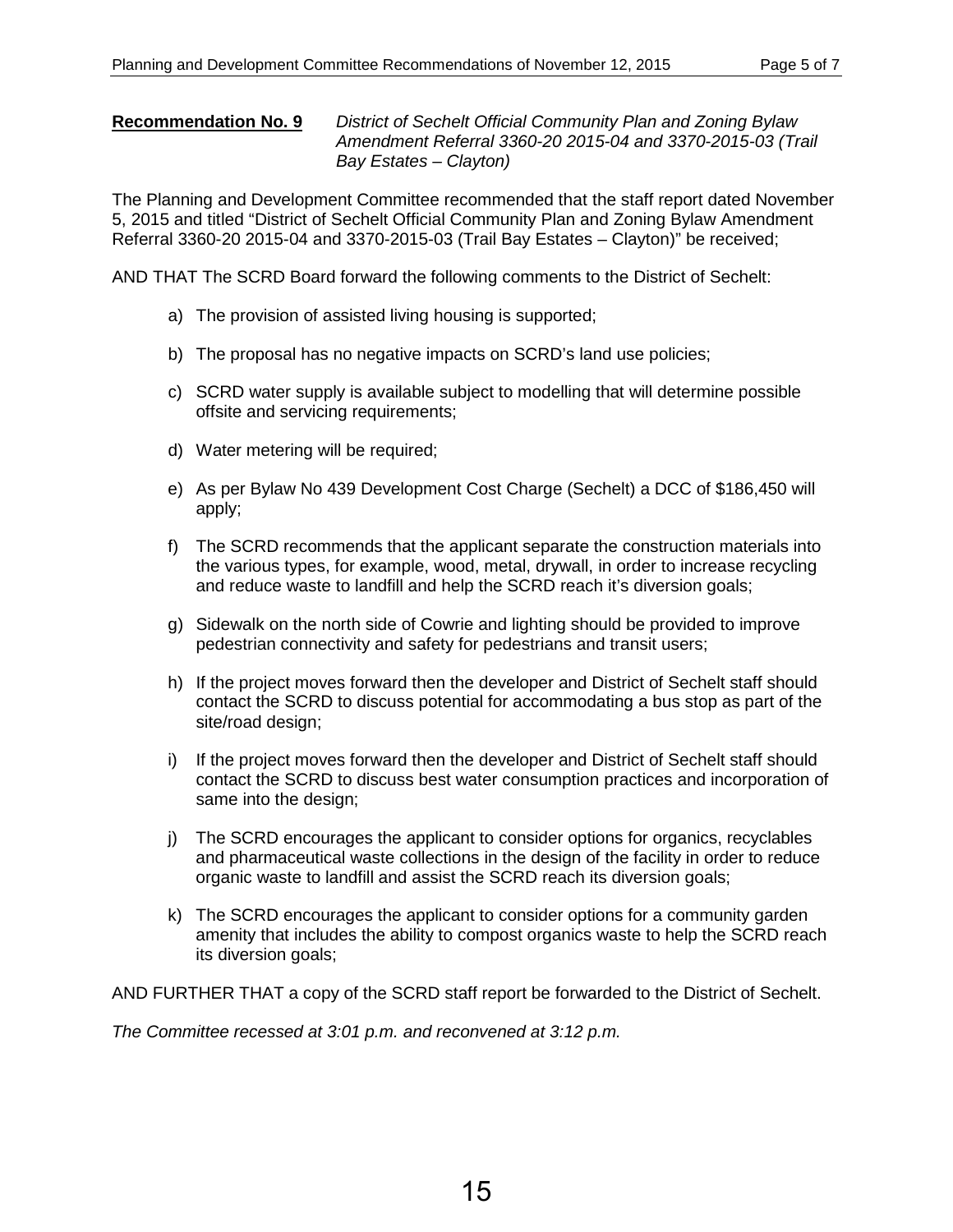**Recommendation No. 10** *Development Permit with a Variance No. D-137 (Mullock for Schober)*

The Planning and Development Committee recommended that the staff report dated October 30, 2015 and titled "Development Permit with a Variance No. D-137 (Mullock for Schober)" be received;

AND THAT Development Permit with a Variance No. D-137 be denied.

**Recommendation No. 11** *Update on Development Permit with Variance A-40 (Porter)*

The Planning and Development Committee recommended that the staff report dated October 26, 2015 and titled "Update on Development Permit with Variance A-40 (Porter), Ruby Lake, Pender Harbour" be received;

AND THAT Development Permit with Variance A-40 be issued, based on the October 22, 2015 revised site plan showing that the additions comply with the maximum of 28 square metres of additions allowed by Section 4.17 of the Egmont/Pender Harbour Official Community Plan.

## **Recommendation No. 12** *Building Department Revenue 3rd Quarter 2015*

The Planning and Development Committee recommended that the staff report dated October 5, 2015 and titled "Building Department Revenue 3rd Quarter 2015" be received.

**Recommendation No. 13** *Planning and Development Division Monthly Report October 2015*

The Planning and Development Committee recommended that the report dated October 2015 and titled "Planning and Development Division Monthly Report October 2015" be received.

*Director Winn passed the Chair to Director Mauro at 3:26 p.m.*

**Recommendation No. 14** *Persephone's Brewing Company Agricultural Land Commission Application*

The Planning and Development Committee recommended that staff report to the January 2016 Planning and Development Committee meeting with the status of the ALR F-49 Persephone's Brewing Company's Agricultural Land Commission application as it relates to SCRD bylaws;

AND THAT the report include:

- 1) a summary of the discussions and actions items from the meeting with Persephone's Brewing Company, as noted in the Planning and Development Division Monthly Report – October 2015, related to the non-farm uses associated with the brewery, as previously expressed at AAC and APC meetings; and
- 2) a summary of any SCRD bylaw infractions.

*Director Winn resumed the Chair at 3:43 p.m.*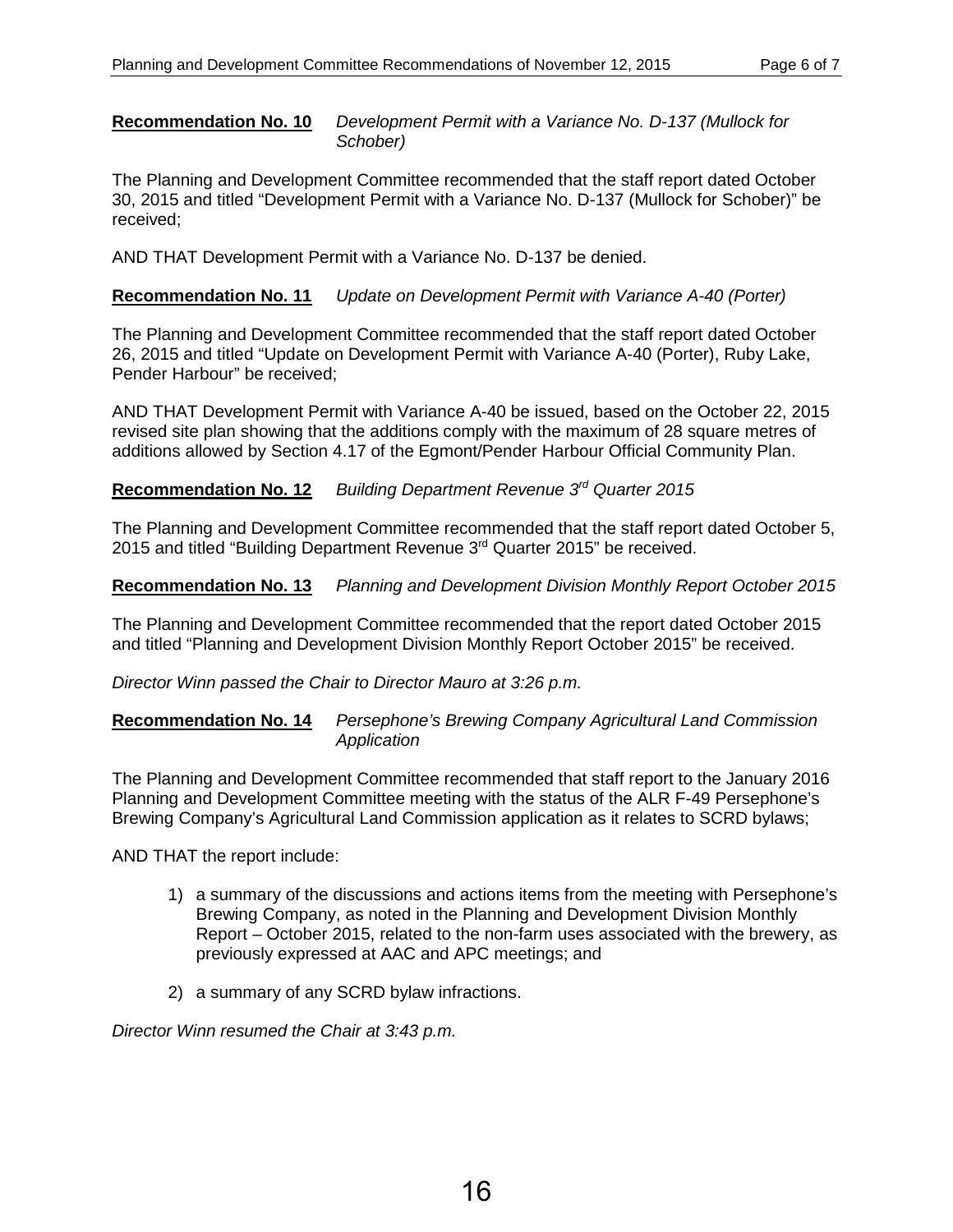## **MINUTES**

#### **Recommendation No. 15** *Regional Economic Development Steering Committee Meeting Notes of October 21, 2015 and Terms of Reference*

The Planning and Development Committee recommended that the Regional Economic Development Steering Committee Meeting Notes of October 21, 2015 and Terms of Reference be received.

**Recommendation No. 16** *Agricultural Advisory Committee – Terms of Reference*

The Planning and Development Committee recommended that there be a review of the Agricultural Advisory Committee Terms of Reference.

*The Committee recessed at 3:56 p.m. and reconvened at 4:04 p.m.*

**Recommendation No. 17** *Agricultural Advisory Committee Minutes of September 30, 2015 and October 27, 2015*

The Planning and Development Committee recommended that the Agricultural Advisory Committee Minutes of September 30, 2015 and October 27, 2015 be received;

AND THAT Recommendation No. 1 from the Agricultural Advisory Committee Minutes of October 27, 2015 be adopted and acted upon:

## Recommendation No. 1

That the Sunshine Coast Regional District Board evaluates the use of advertising to educate the residents of the Sunshine Coast to reduce their water usage, in particular on watering lawns.

## **Recommendation No. 18** *Egmont/Pender Harbour (Area A) APC Minutes September 30, 2015 and October 28, 2015*

The Planning and Development Committee recommended that the Egmont/Pender Harbour (Area A) APC Minutes of September 30, 2015 and October 28, 2015 be received.

**Recommendation No. 19** *Halfmoon Bay (Area B) APC Minutes September 29, 2015 and October 27, 2015*

The Planning and Development Committee recommended that the Halfmoon Bay (Area B) APC Minutes of September 29, 2015 and October 27, 2015 be received.

**Recommendation No. 20** *Elphinstone (Area E) APC Minutes – September 30, 2015*

The Planning and Development Committee recommended that the Elphinstone (Area E) APC Minutes of September 30, 2015 be received.

**Recommendation No. 21** *West Howe Sound (Area F) APC Minutes – September 29, 2015*

The Planning and Development Committee recommended that the West Howe Sound (Area F) APC Minutes of September 29, 2015 be received.

**ADJOURNMENT** 4:16 p.m.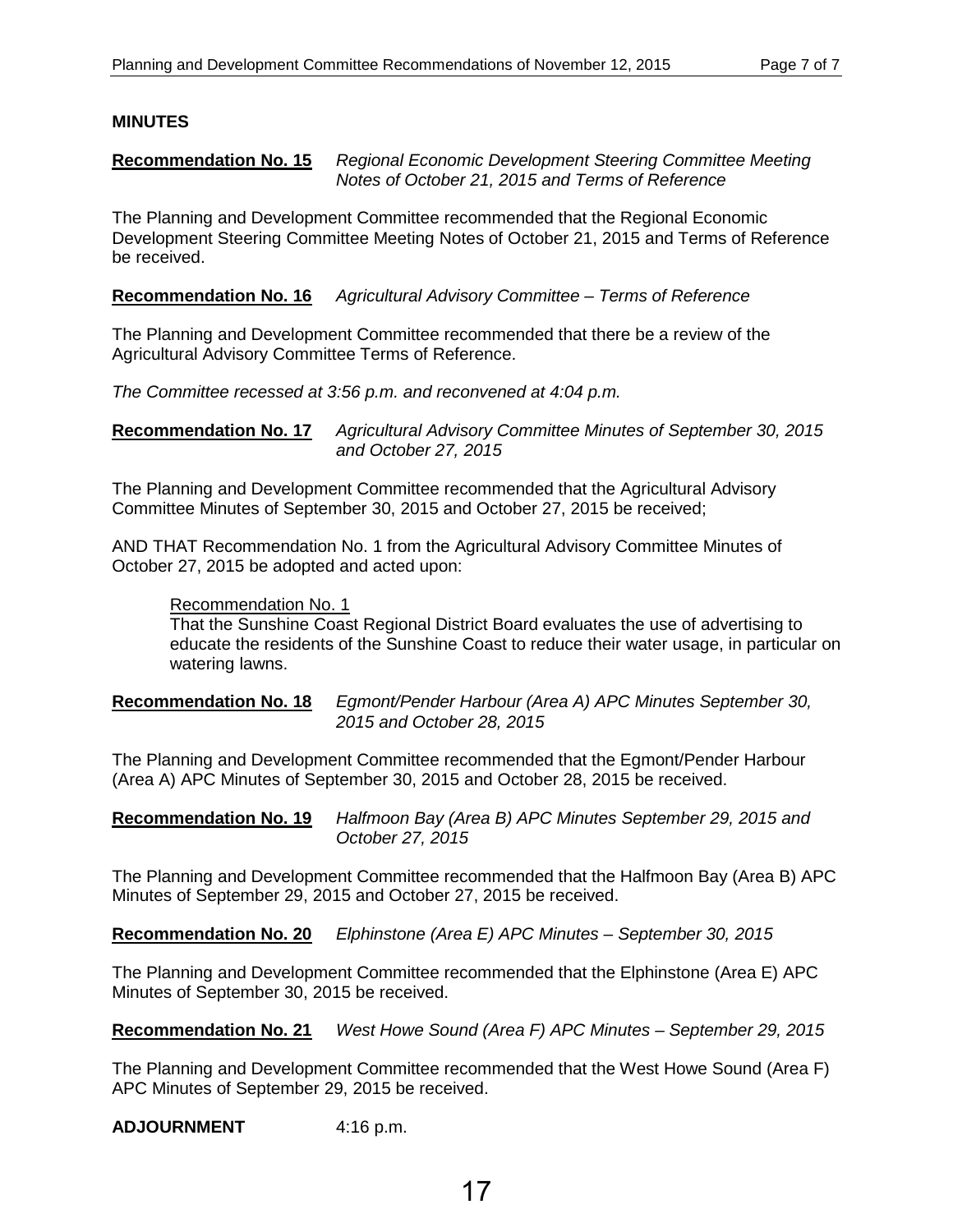#### **SUNSHINE COAST REGIONAL DISTRICT COMMUNITY SERVICES COMMITTEE November 19, 2015**

<span id="page-20-0"></span>

| <b>SUNSHINE COAST REGIONAL DISTRICT</b><br><b>COMMUNITY SERVICES COMMITTEE</b><br><b>November 19, 2015</b> |                                                                                                                                                                                                    |                                                                                                |  |  |  |
|------------------------------------------------------------------------------------------------------------|----------------------------------------------------------------------------------------------------------------------------------------------------------------------------------------------------|------------------------------------------------------------------------------------------------|--|--|--|
| ROAD, SECHELT, B.C.                                                                                        | RECOMMENDATIONS FROM THE COMMUNITY SERVICES COMMITTEE MEETING HELD IN<br>THE BOARD ROOM OF THE SUNSHINE COAST REGIONAL DISTRICT OFFICES, 1975 FIELD                                                |                                                                                                |  |  |  |
| <b>PRESENT:</b>                                                                                            | Chair                                                                                                                                                                                              | S. White                                                                                       |  |  |  |
|                                                                                                            | <b>Directors</b>                                                                                                                                                                                   | G. Nohr<br>M. Morton (Alt.)<br>L. Lewis<br>F. Mauro<br><b>B.</b> Milne<br>I. Winn              |  |  |  |
| <b>ALSO PRESENT:</b>                                                                                       | <b>Chief Administrative Officer</b><br>Parks Services Manager<br><b>Recreation Program Coordinator</b><br>Alternate Director, District of Sechelt<br><b>Recording Secretary</b><br>Public<br>Media | J. Loveys<br>C. Mortensen<br>R. Lovig<br>A. Lutes<br>T. Crosby<br>$\overline{\mathbf{c}}$<br>1 |  |  |  |
| <b>CALL TO ORDER</b>                                                                                       | 1:30 p.m.                                                                                                                                                                                          |                                                                                                |  |  |  |
| <b>AGENDA</b>                                                                                              | The agenda was adopted as amended.                                                                                                                                                                 |                                                                                                |  |  |  |
| <b>Recommendation No. 1</b>                                                                                | <b>Parks and Recreation Quarterly Reports</b>                                                                                                                                                      |                                                                                                |  |  |  |
| Quarterly reports be received.                                                                             | The Community Services Committee recommended that the Parks and Recreation Services                                                                                                                |                                                                                                |  |  |  |
| Director Lewis joined the meeting at 1:33 p.m.                                                             |                                                                                                                                                                                                    |                                                                                                |  |  |  |
| <b>Recommendation No. 2</b>                                                                                | <b>Community Development Workshop Notes</b>                                                                                                                                                        |                                                                                                |  |  |  |
| Notes be received.                                                                                         | The Community Services Committee recommended that the report from the Manager,<br>Recreation Services regarding the June 16 and 17, 2015 Community Development Workshop                            |                                                                                                |  |  |  |
|                                                                                                            |                                                                                                                                                                                                    |                                                                                                |  |  |  |
|                                                                                                            |                                                                                                                                                                                                    |                                                                                                |  |  |  |
|                                                                                                            | 18                                                                                                                                                                                                 |                                                                                                |  |  |  |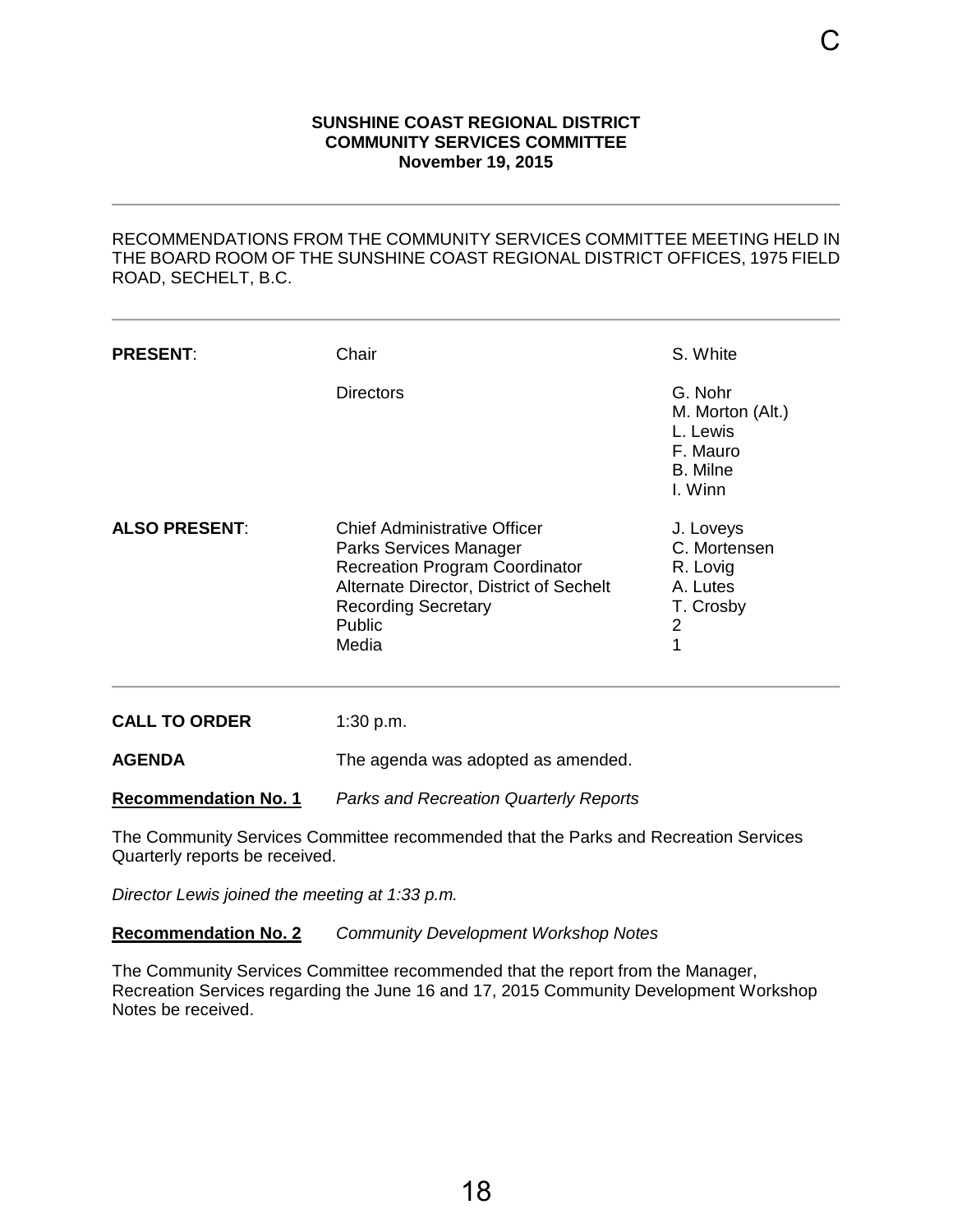**Recommendation No. 3** *Roberts Creek Community School Community Use Room Agreement*

The Community Services Committee recommended that the report titled "Roberts Creek School Community Use Room Agreement" be received;

AND THAT the Corporate Officer and Chair be authorized to sign an extension of the Agreement between the Sunshine Coast Regional District and School District No. 46 for the Roberts Creek School Community Use Room for the 2015/2016 school year.

#### **Recommendation No. 4** *Recreation and Parks Services Advisory Committee Minutes*

The Community Services Committee recommended that the Recreation and Parks Services Advisory Committee minutes of October 29, 2015 be received.

#### **Recommendation No. 5** *Dakota Ridge Advisory Committee Minutes*

The Community Services Committee recommended that the Dakota Ridge Advisory Committee minutes of November 4, 2015 be received.

**Recommendation No. 6** S*unshine Coast Emergency Program Planning Committee Minutes*

The Community Services Committee recommended that the Sunshine Coast Emergency Program Planning Committee minutes of September 30, 2015 and October 28, 2015 be received.

#### **Recommendation No. 7** *Sunshine Coast Policing Committee Minutes*

The Community Services Committee recommended that the Sunshine Coast Policing Committee minutes of September 14 and November 2, 2015 be received;

AND THAT Recommendation No. 5 from November 2, 2015 Sunshine Coast Policing Committee Minutes be adopted and acted upon:

#### **Recommendation No. 5** Policing Committee Options

The Sunshine Coast Policing Committee recommended that the status quo for Sunshine Coast Policing Committee meetings for 2016 remain in effect.

#### **CORRESPONDENCE**

#### **Recommendation No. 8** *Recreation Programing Area A Quarterly Report*

The Community Services Committee recommended that the Pender Harbour Community School SCRD Recreation Programming for Pender Harbour Area A Quarterly Report for July-September 2015 be received.

#### **Recommendation No. 9** *Youth Action and Awareness Committee Minutes*

The Community Services Committee recommended that the Youth Action and Awareness Committee minutes of September 25, 2015 be received.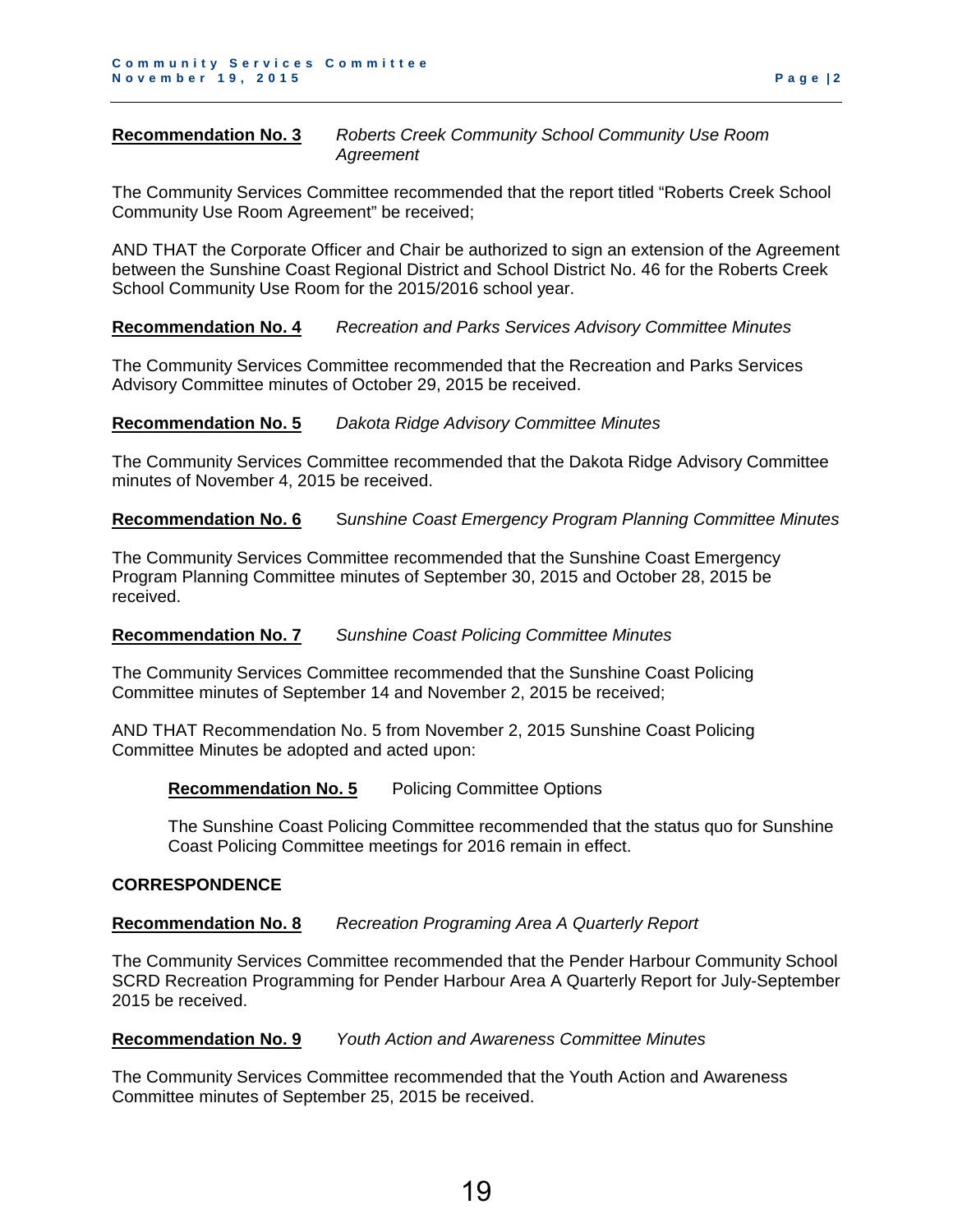#### **Recommendation No. 10** *Network BC*

The Community Services Committee recommended that the correspondence from Network BC regarding a meeting with the Sunshine Coast Regional District at the Union of British Columbia Municipalities 2015 Annual Convention received.

#### **Recommendation No. 11** *Climate Change Workshop*

The Community Services Committee recommended that the correspondence from LANARC Consultants Ltd on behalf of Natural Resources Canada and partners regarding an invitation to attend a "Climate Change Adaption on the BC Coast" workshop be received.

**ADJOURNMENT** 2:04 p.m.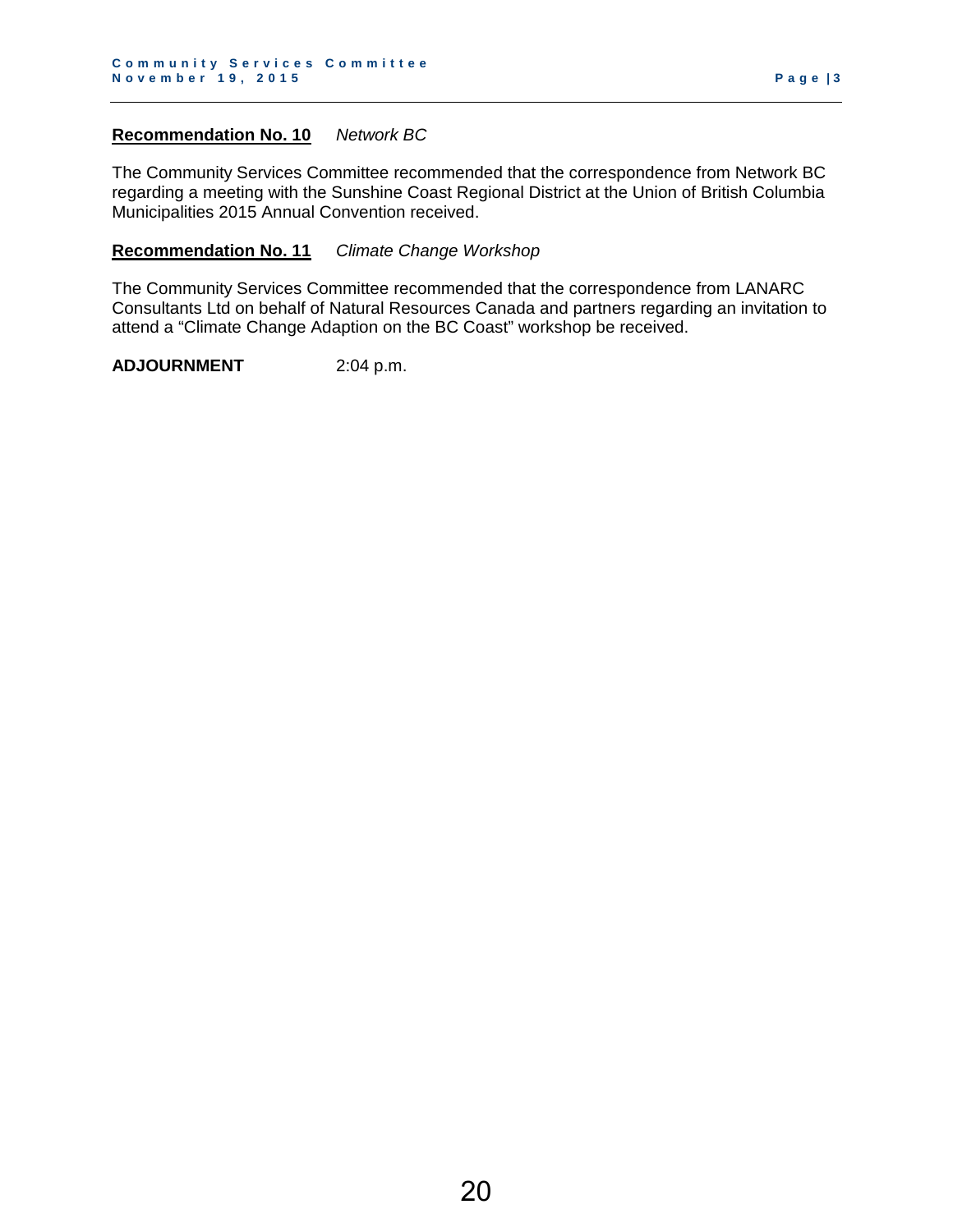# **SCRD STAFF REPORT**

| <b>DATE:</b> | <b>November 20, 2015</b>                                   |
|--------------|------------------------------------------------------------|
| TO:          | Sunshine Coast Regional District Board – November 26, 2015 |
| <b>FROM:</b> | <b>Paul Preston, Chief Building Inspector</b>              |
|              | <b>SUBJECT: Placement of Notice on Title</b>               |

#### **RECOMMENDATIONS**

THAT the Building Inspector's report regarding Building Division files requiring placement of a Notice on Title be received;

**1.** AND THAT the Manager of Legislative Services be authorized to file a Notice at the Land Title Office stating that a resolution has been made under Section 57 of the *Community Charter* by the Sunshine Coast Regional District Board against title of **District Lot 2081, Group 1, NWD PID 015-919-234**

#### **BACKGROUND**

Section 57.1 of the *Community Charter* allows for a notice to be registered against the title where Building or Bylaw regulations have been contravened, if the Building Inspector discovers that something was done with respect to a building or structure or construction of same that required a Permit or inspection under a Bylaw regulation or enactment and a permit was not obtained or the inspection was not satisfactorily completed.

<span id="page-23-0"></span>This report lists a property where structures have been constructed and permits have not been procured or inspections have not been completed to the satisfaction of the Building Division. A minimum of three letters are generally sent in these cases advising the registered owners that certain specific situations exist regarding their property and the Bylaw Compliance Officer has requested that building permits be obtained and completed in each case. The third of these letters was sent by the Chief Building Inspector requesting compliance. D<br>
D<br>
Page 1 of 2<br>
Page 1 of 2<br>
Building Division files requiring placement of a<br>
9<br>
Building Division files requiring placement of a<br>
9<br>
Building Division files requiring placement of a<br>
herocene made under Section 57 of

The *Community Charter* requires that the Regional District Board must pass a resolution to place a Notice on Title. The Manager of Legislative Services has sent registered letters to all of the registered owners of the properties listed in this report. The owners have been advised of the date and time of the Board meeting at which the decision to register a Notice on Title will be made, and that at this meeting they will be afforded the opportunity to speak to the issues being registered if they wish.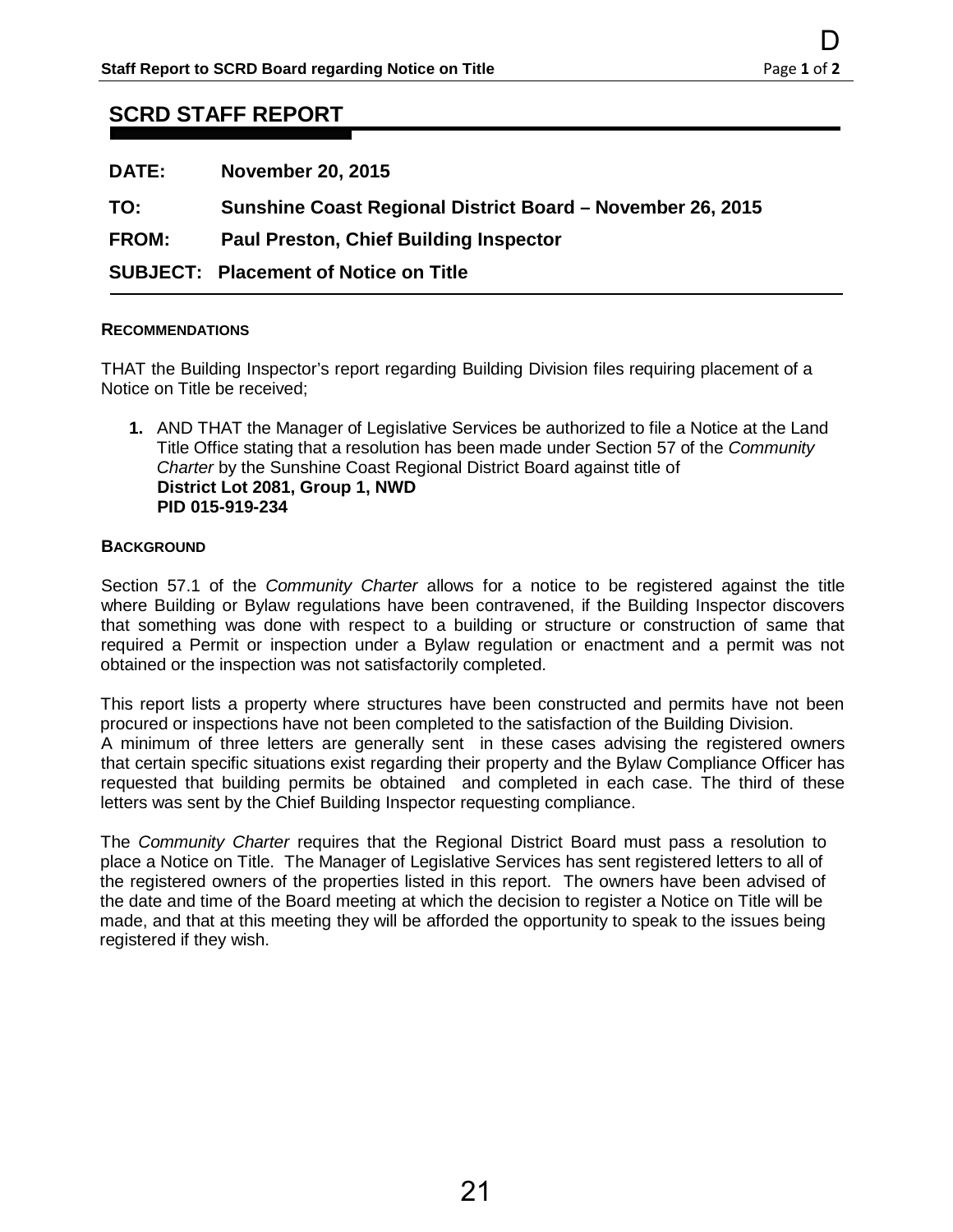# **DISCUSSION**

Report of properties with permits applied for or issued but no inspections called or construction has taken place without a valid permit:

## **1.** Thormanby Island, **District Lot 2081, Group 1, NWD PID 015-919-234 Electoral Area B**

A building permit was issued for a single storey wood frame addition to a cabin on July  $30<sup>th</sup>$ , 2013. The cabin is located on Site 2 of the above noted property. Construction had started prior to permit issue and has progressed without the required inspections being carried out. The permit expired on July  $30<sup>th</sup>$ , 2015 without final approval from the SCRD building department. The SCRD building department are not aware of any life safety issues at this time and recommend that notice be placed on title.

# **End of list**

Respectfully submitted

Paul Preston, *RBO* Chief Building Inspector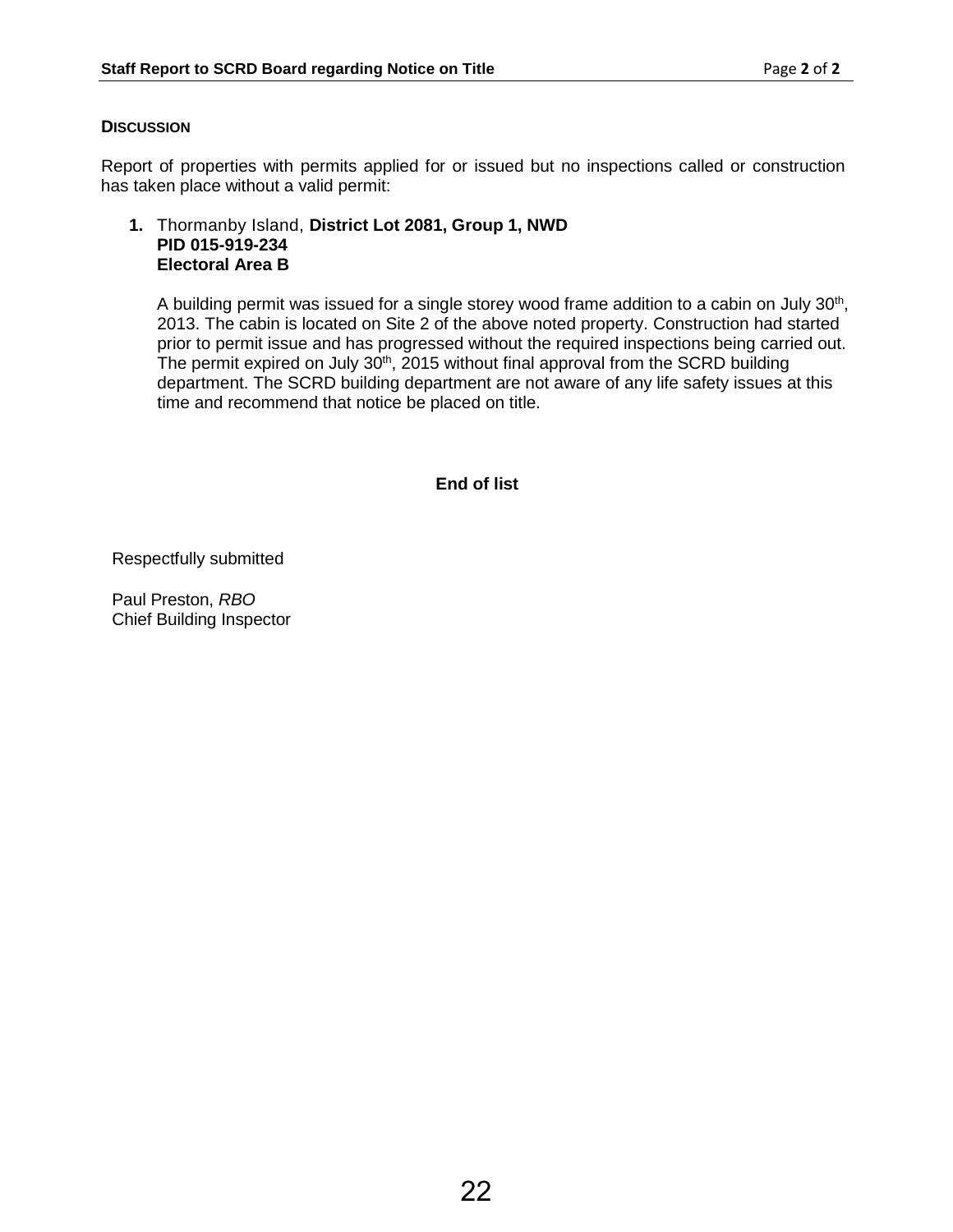#### **SUNSHINE COAST REGIONAL DISTRICT ZONING AMENDMENT BYLAW No. 675.2, 2015**

<span id="page-25-0"></span>A bylaw to amend the "Halfmoon Bay Official Community Plan Bylaw No. 675, 2013".

. The Board of Directors of the Sunshine Coast Regional District, in open meeting assembled, enacts as follows:

#### **PART A - CITATION**

1. This bylaw may be cited as the "Halfmoon Bay Official Community Plan Amendment Bylaw No. 675.2, 2015".

#### **PART B – AMENDMENT**

- 2. Section '9.b. Residential Land Use Policies' be amended by adding the following text:
	- 9.33 Subject to a rezoning application, the minimum parcel area may be reduced to provide for subdivision of a single parcel without amendment to this Plan:
		- 1) Where there had been a significant change, such as the introduction of SCRD water supply service, to the property since the OCP was adopted;
		- or
		- 2) Subject to the following conditions:
			- (a) The parcel is zoned and of sufficient area to allow for two dwellings;
			- (b) The parcel must be at least twice the area of the average parcel in the neighbourhood. Calculation of the average area shall not include the subject parcel. The neighbourhood:
				- (i) is those properties with the same Official Community Plan land use designation,
				- (ii) is within the same zone and subdivision district as set out in *Sunshine Coast Regional District Zoning Bylaw No. 310, 1987*;
				- (iii) is within 150 metres of the subject property's parcel boundary; and
				- (iv) does not include bare land strata properties.
- (c) Waste water treatment/septic fields provision meets Ministry of Health requirements as demonstrated in a report provided by a qualified professional; E<br> **ENGLAIN DESTRICT**<br> **ENGLAIN No. 675.2, 2015**<br> **ENGLAIN No. 675.2, 2015**<br> **Regional District, in open meeting assembled,**<br> **Don Bay Official Community Plan Amendment**<br> **ENGLAIN DESTAINE TO A DESTAINE AND SECT AND AMENDE** 
	- (d) Meet the requirements set out in section 402 and 403 of *Sunshine Coast Regional District Zoning Bylaw No. 310, 1987* regarding minimum contiguous area;
	- (e) The subject property is to be connected to the SCRD water supply service if provided.
	- 3) Each parcel created by the subdivision will be limited to one single-family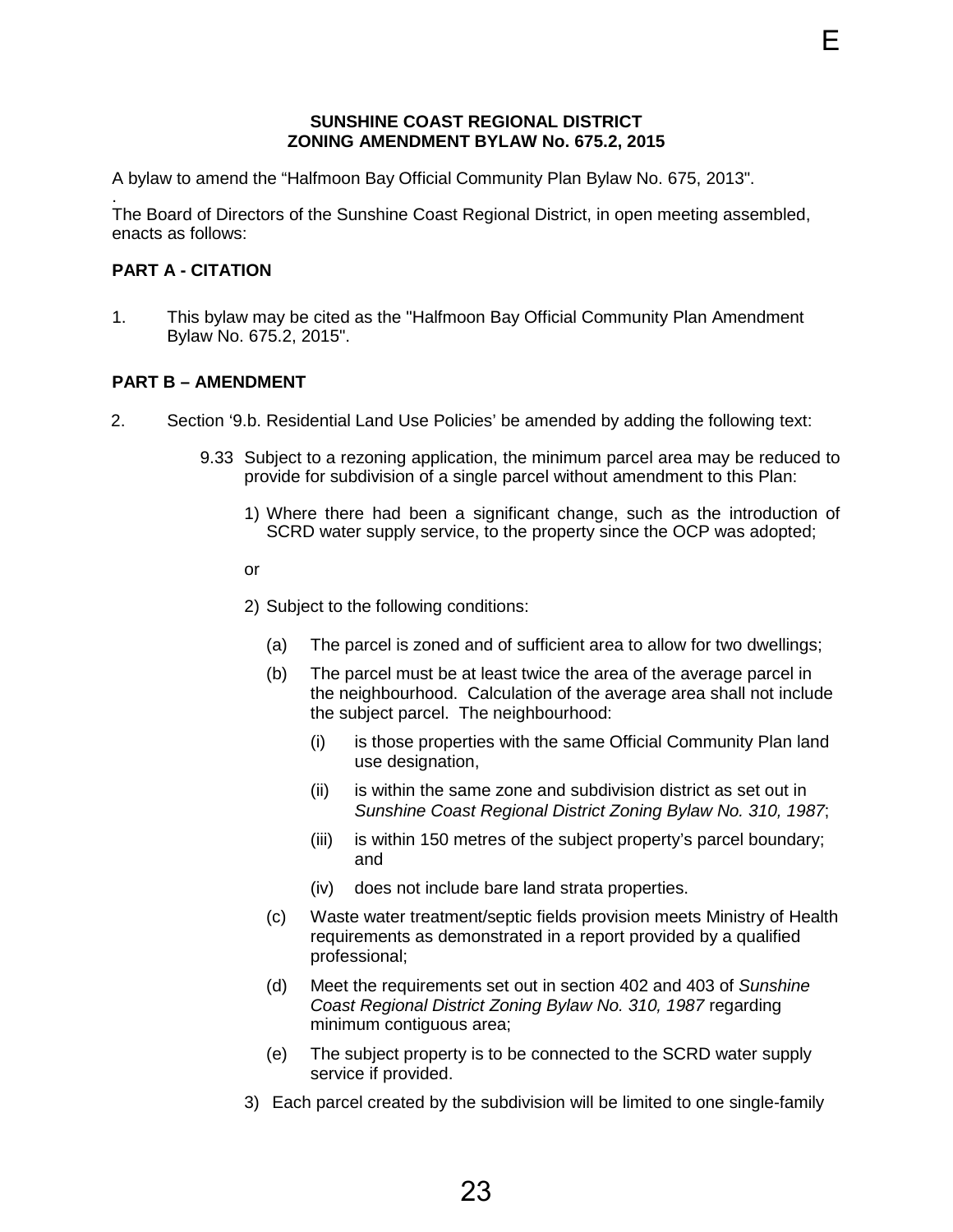dwelling in addition to other uses permitted in *Sunshine Coast Regional District Zoning Bylaw No. 310, 1987.*

# **PART C - ADOPTION**

| PURSUANT TO SECTION 879 OF THE LOCAL<br><b>GOVERNMENT ACT CONSULTATION</b><br><b>REQUIREMENTS CONSIDERED this</b>                                                                                                                      | 23 <sup>rd</sup> | DAY OF | APRIL          | 2015 |
|----------------------------------------------------------------------------------------------------------------------------------------------------------------------------------------------------------------------------------------|------------------|--------|----------------|------|
| READ A FIRST TIME this                                                                                                                                                                                                                 | 23 <sup>rd</sup> | DAY OF | <b>APRIL</b>   | 2015 |
| READ A SECOND TIME AS AMENDED this                                                                                                                                                                                                     | 9th              | DAY OF | <b>JULY</b>    | 2015 |
| CONSIDERED IN CONJUNCTION WITH THE<br>SUNSHINE COAST REGIONAL DISTRICT<br>FINANCIAL PLAN AND ANY APPLICABLE WASTE<br>MANAGEMENT PLANS AND THE 10-YEAR WATER<br>PLAN PURSUANT TO SECTION 882 OF THE LOCAL<br><b>GOVERNMENT ACT this</b> | gth              | DAY OF | <b>JULY</b>    | 2015 |
| PUBLIC HEARING HELD PURSUANT TO<br>THE LOCAL GOVERNMENT ACT this                                                                                                                                                                       | 30 <sup>th</sup> | DAY OF | JULY           | 2015 |
| READ A THIRD TIME this                                                                                                                                                                                                                 | 8th              | DAY OF | <b>OCTOBER</b> | 2015 |
| ADOPTED this                                                                                                                                                                                                                           |                  | DAY OF | <b>MONTH</b>   | YEAR |

Corporate Officer

**Chair**